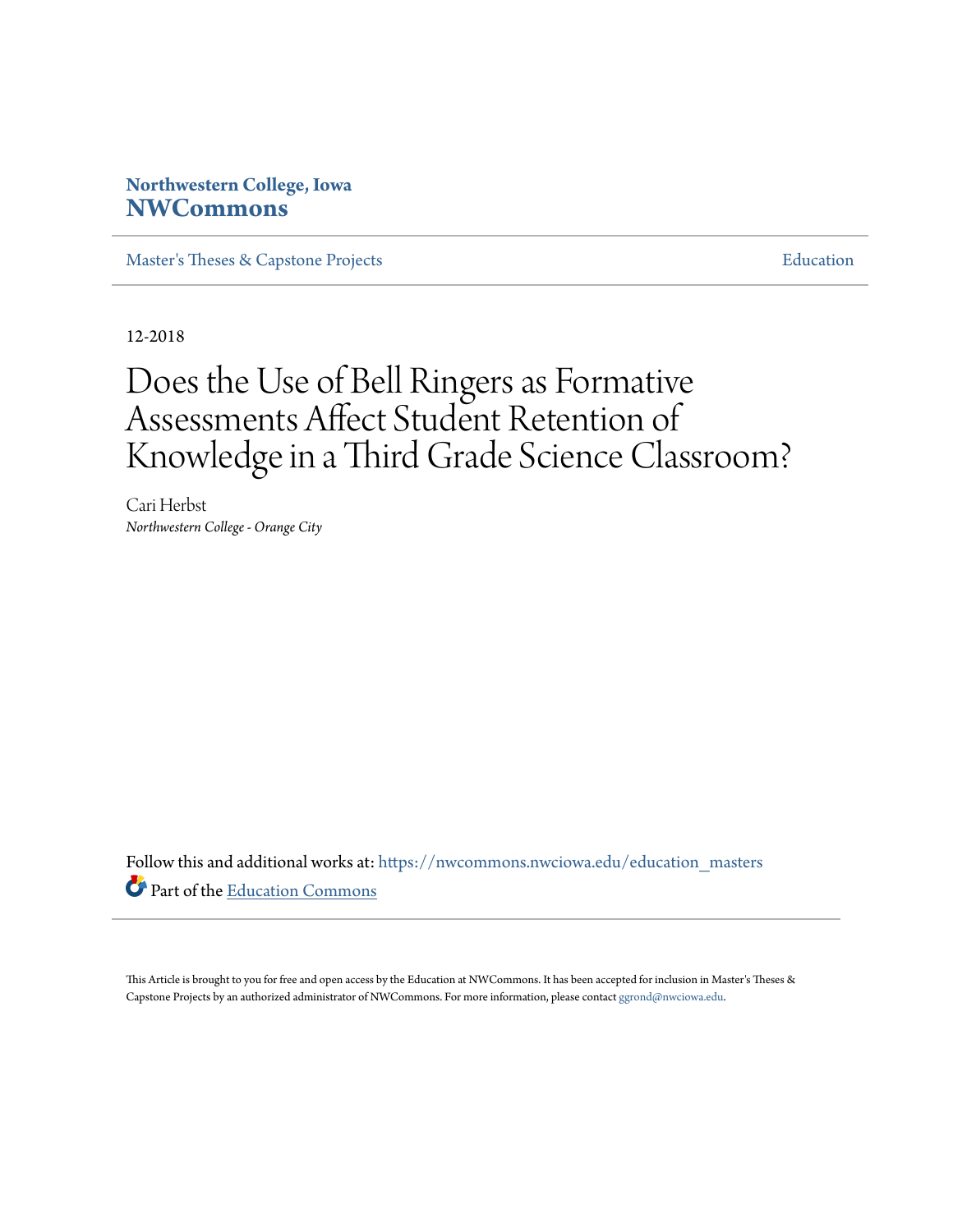Does the Use of Bell Ringers as Formative Assessments Affect Student Retention of Knowledge

in a Third Grade Science Classroom?

Cari Herbst

Northwestern College

An Action Research Project Presented in Partial Fulfillment of the Requirements For the Degree of Master of Education December 2018

Dr. Sara Waring Tiedeman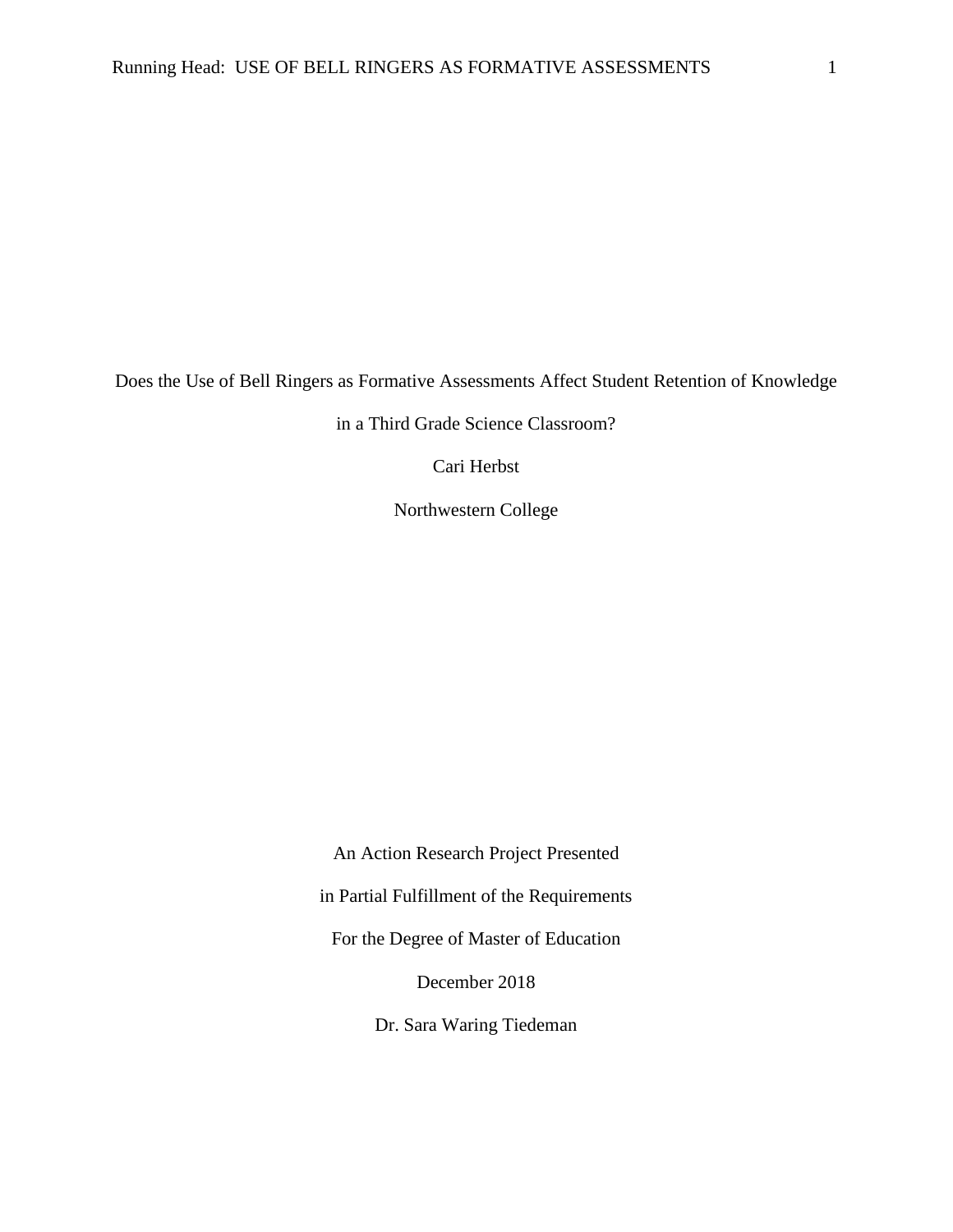| <b>Table of Contents</b> |  |
|--------------------------|--|
|--------------------------|--|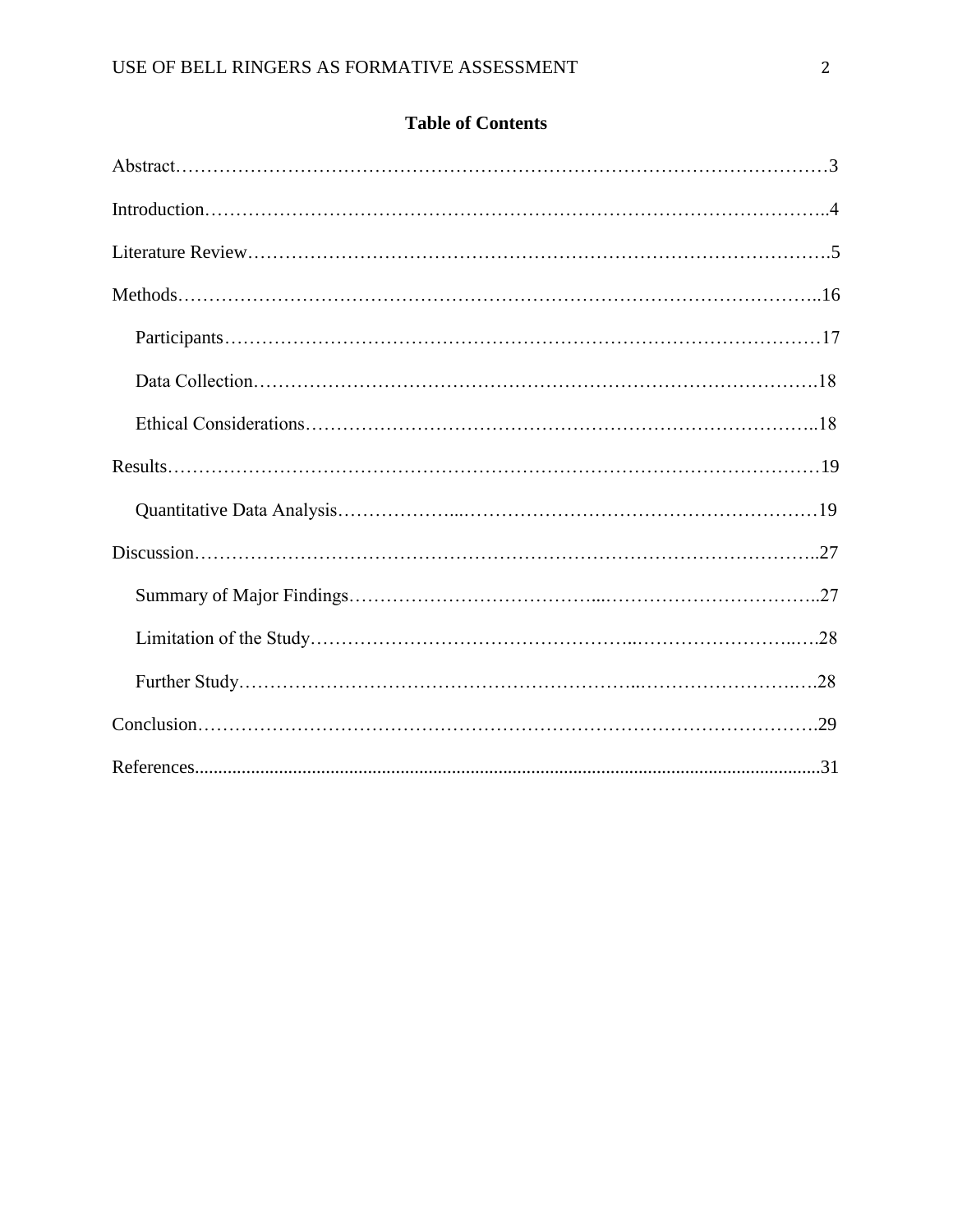# Abstract

This research study explored if the use of daily bell ringers used as formative assessments increased student achievement in science. The study analyzed the effect daily bell ringers had on student summative assessment scores in a third grade science classroom. Data collection included summative assessments from a control group taught without daily bell ringers and the test group taught with daily bell ringers. The data and analysis showed there was an increase in the average class scores and amount of student's proficient with the implementation of daily bell ringers.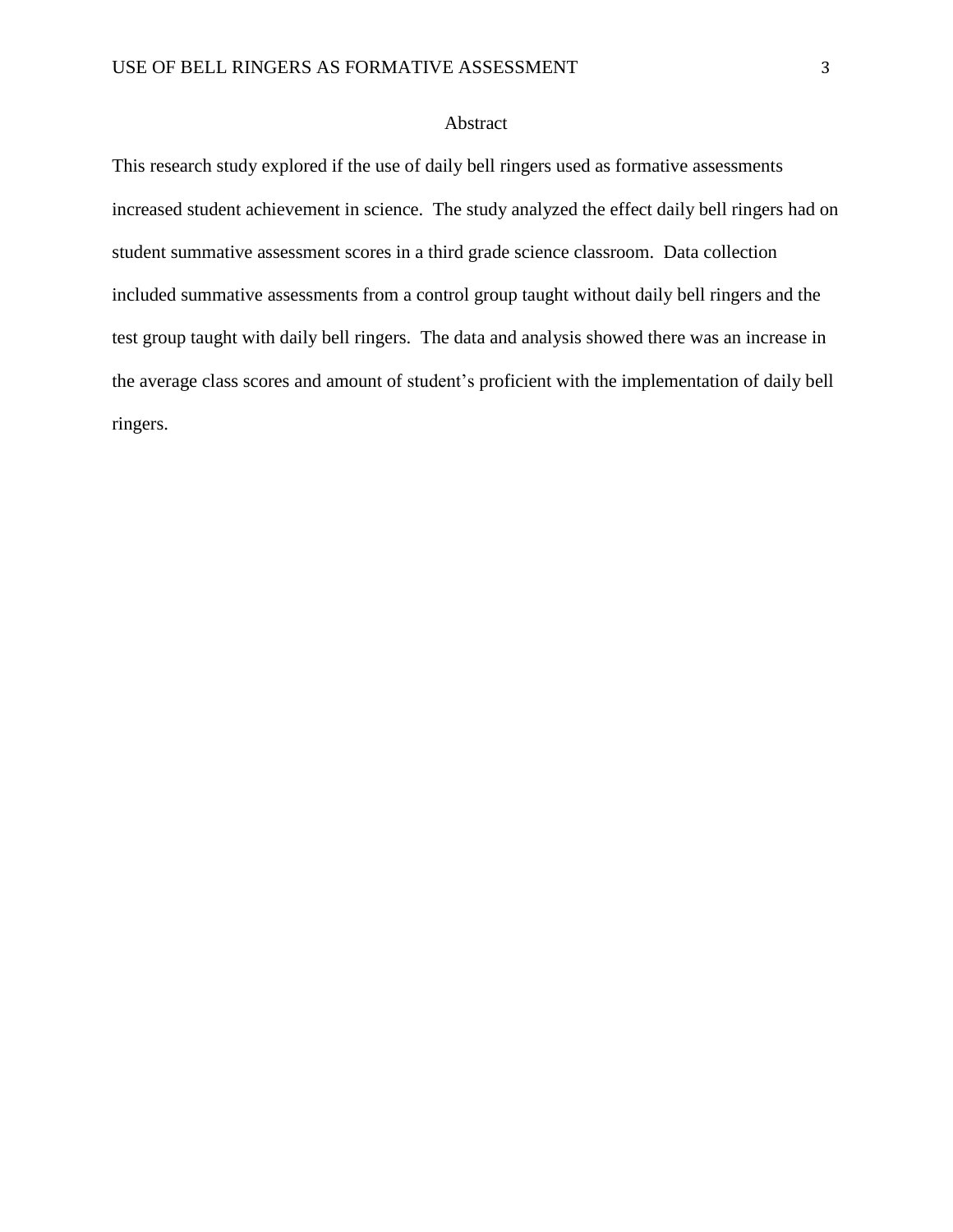Does the Use of Bell Ringers as Formative Assessments Affect Student Retention of Knowledge in a Third Grade Science Classroom?

The shift from state science standards to the Next Generation Science Standards (NGSS) requires students to show more depth of knowledge and understanding of content than simple rote memorization of facts. NGSS requires students to apply their knowledge to real life situations. Puttick and Drayton (2017) describe NGSS by saying,

The Framework advocates a knowledge-in-use perspective on curriculum and instruction articulated in terms of three dimensions of science: Science and Engineering Practices, Crosscutting Concepts, and Disciplinary Core Ideas. The Science and Engineering Practices describe what scientists do to investigate the natural world and what engineers do to design and build systems (students engage in practices to build, deepen, and apply their knowledge of core ideas and crosscutting concepts), and the Crosscutting Concepts help students explore connections across the four domains of science, including Physical Science, Life Science, Earth and Space Science, and Engineering Design…Performance expectations described in the NGSS integrate the three dimensions, and represent what should be assessed at the end of a grade level or grade band. (p. 344)

With students needing to show more depth of knowledge and being able to apply what they have learned for assessments, it is important for teachers to understand where students are in their understanding of the topics being taught.

Formative assessments, or assessments for learning, can be used by educators to diagnose student learning and use that information to plan instruction (Ainsworth, 2010). Bell ringers fit this definition of formative assessment when an educator uses the student responses to guide instruction, to either review with the whole class or small groups, or continue the lesson because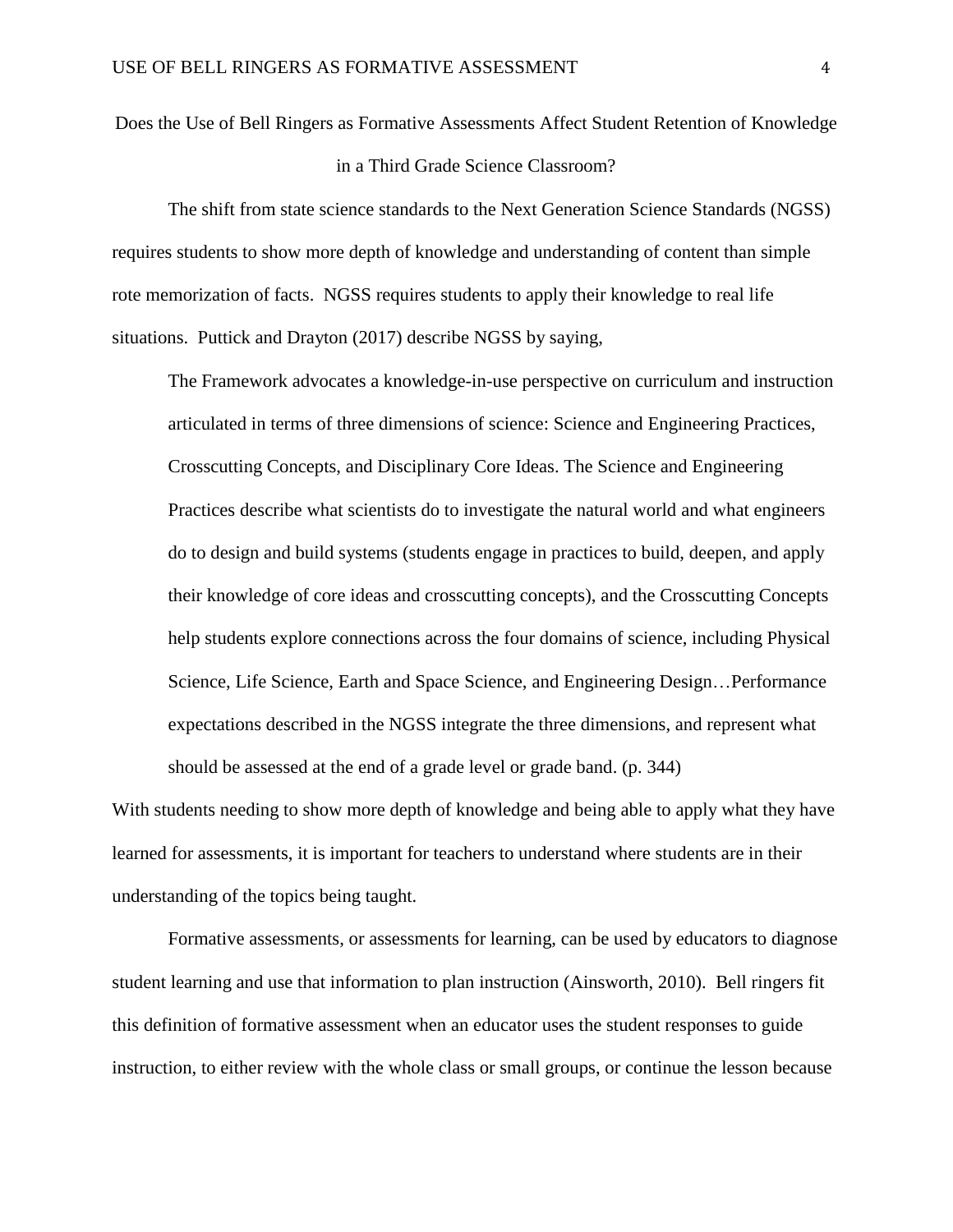students have mastered the information. Bell ringers (sometimes referred to as bell work or morning work) are warm up activities a teacher has prepared for the students to complete as they enter the room. "A bell ringer is both a classroom management tool and an educational strategy to get students on task and ready to learn from the minute they walk into the room" (Boettner, 2011, p. 8). Having students actively engaged as they enter will set the tone for the class to stay on task throughout the class period. As a teacher researcher, the hypothesis that guided this action research study is that using bell ringers, as formative assessments will increase student retention of knowledge for the assessments.

#### **Literature Review**

<span id="page-5-0"></span>Formative assessments are used by teachers to gauge students' understanding of concepts taught, allowing teachers to reteach material as necessary for student understanding. Formative assessments often do not have grades given to them. Many teachers become concerned about having enough scores in the gradebooks to justify the letter grade given to students, which can lead to less formative assessments. Teachers use the data from formative assessments to modify instruction to meet the needs of the students.

Forbes, Sabel, and Biggers (2015) explored how third, fourth, and fifth grade teachers' knowledge in the Earth Science discipline being taught influenced their use of formative assessments. The researchers followed 26 third, fourth, and fifth grade teachers from 13 schools in three different school districts in the same state. Prior to teaching the eight week Earth Science unit to students, the teachers were given an assessment to determine their knowledge of the content. The units were taught at various times in the school year. Researchers used both quantitative and qualitative methods for data collection. Through the use of assessment data, instructional logs, interviews, and observations, researchers concluded there was no correlation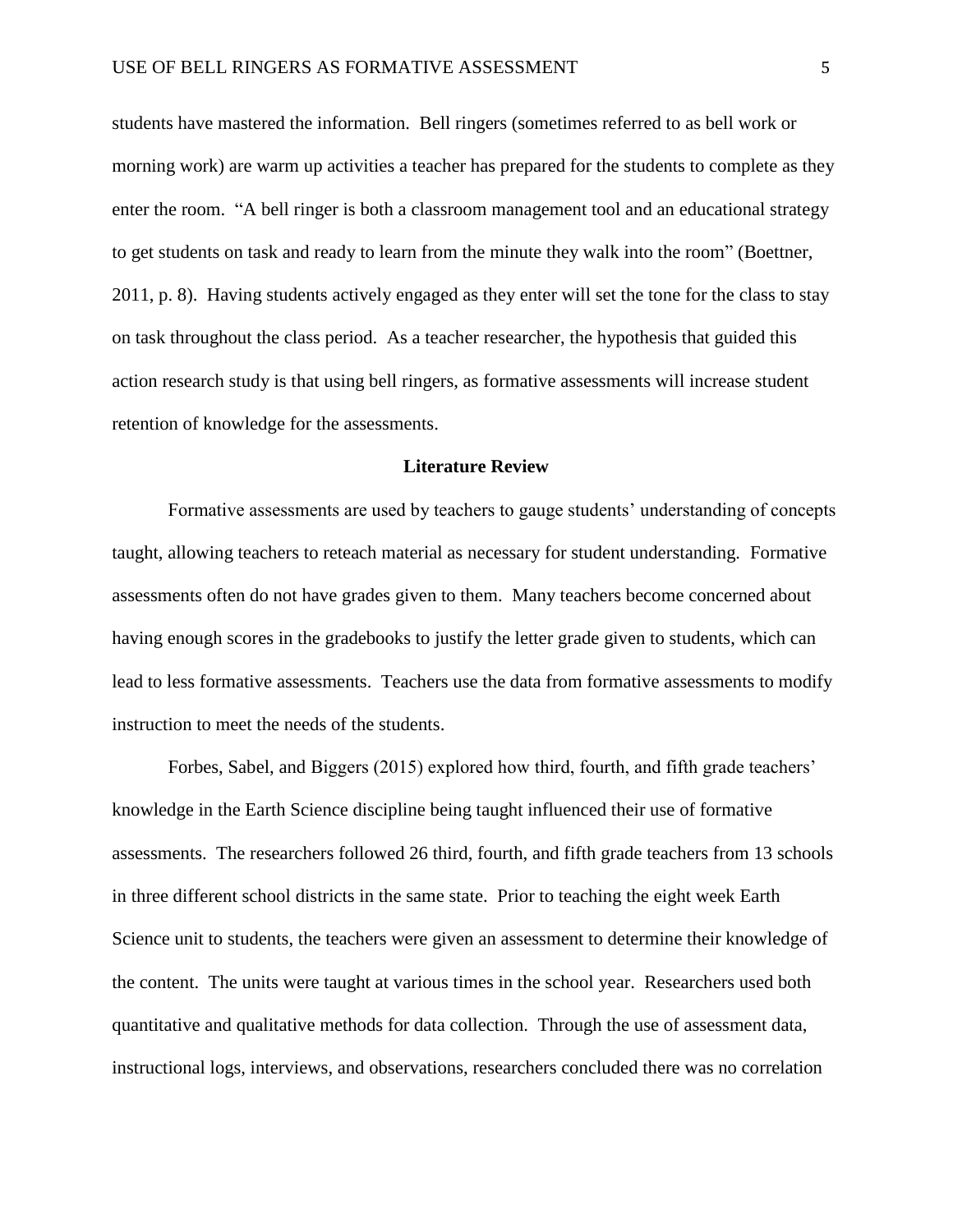between teachers' knowledge of content material and the quality of the formative assessments used. Teachers also relied on the curriculum modules to determine students' understanding of key concepts, looking for specific terminology and representations, rather than drawing upon their knowledge. In addition, although teachers used formative assessments to determine gaps in student understanding, the follow-up instruction did not target those gaps, they simply retaught the key concept. Forbes et al. (2015) concluded that teachers need to be provided more support in using formative assessments, either in preservice or professional development settings. It is also suggested that instructional materials should provide formative assessments and discussion probes in their resources.

A study done by Antoniou and James (2013) explored the use of formative assessments in four third and fourth grade classrooms. The aim of the research was to explore what teachers do that count as formative assessments, understand teachers' rationale and attitudes towards formative assessments, and to develop a framework for analysis of formative assessments (Antoniou & James, 2013). The researchers did not give a timeframe for the study, but said 24 lessons were observed. The researchers employed different methods for collecting qualitative data, including teacher interviews, classroom observations, and analyzing written feedback on student papers. Researchers found that all four teachers believed formative assessments were crucial for student learning and performed formative assessments in their classrooms, but only one captured the spirit of formative assessment modifying her instruction as needed by her students (Antoniou  $\&$  James, 2013). Three teachers seemed more concerned with getting through the required curriculum before the end of the year, regardless of how their students level of understanding. Researchers found that teachers did not provide effective, descriptive feedback on students' work, an essential component of formative assessment. Antoniou and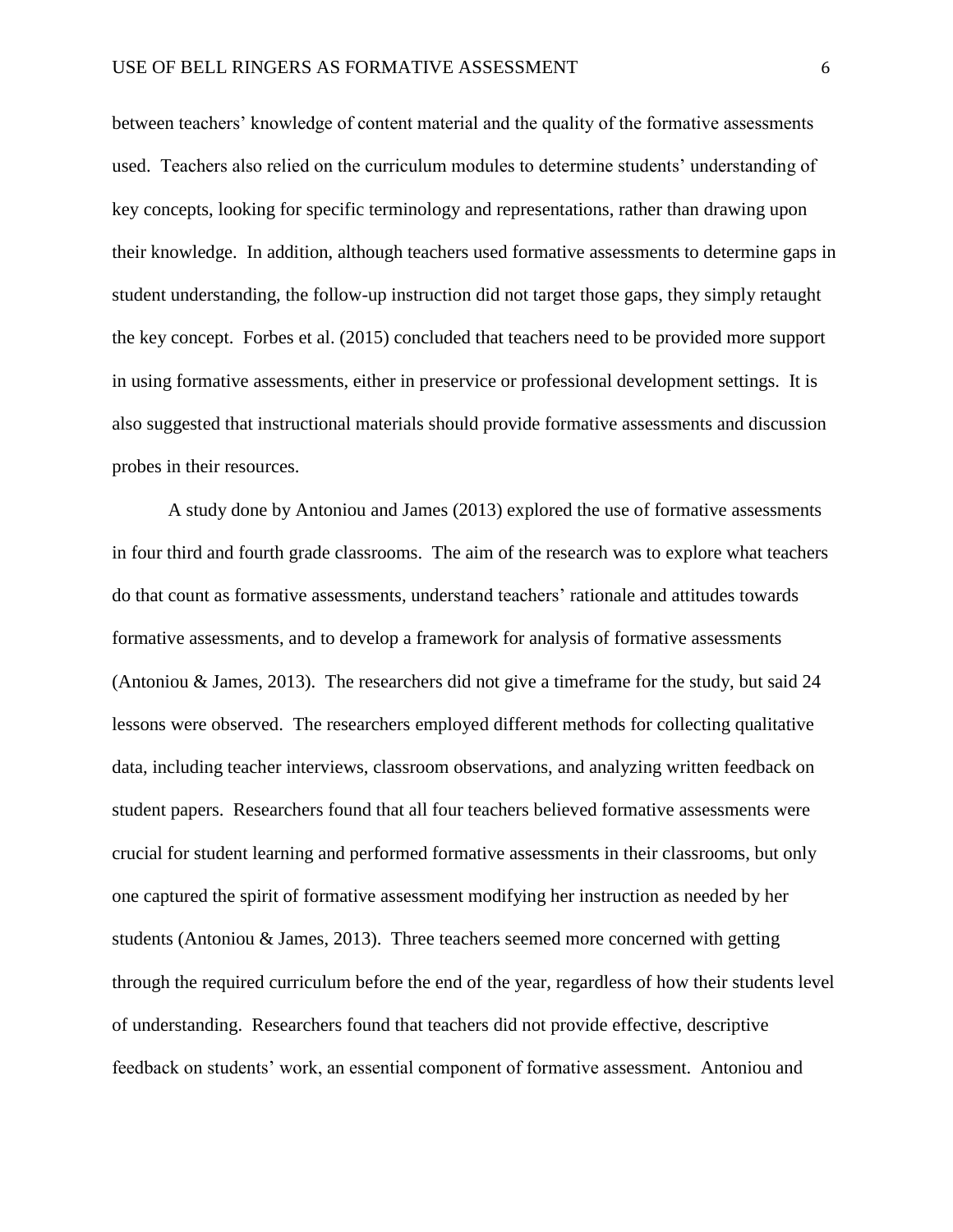James (2013) concluded that teachers must be provided training opportunities and support to use formative assessments most effectively.

Hollingworth (2012) studied the importance school leadership played in the implementation of formative assessments in a high school. The high school staff consisted of 38 teachers, 15 of which were on the Formative Assessment Building Leadership Team (BLT). The 15 classroom teachers on the BLT, the building's principal and the district's superintendent were interviewed and observed in this eight month study. The researcher found the leaders in this school were very supportive of classroom teachers and ongoing instructional professional development. The principal provided common planning time for teachers to plan with their subject area department teachers. This was important for teachers to have support and the ability to collaborate as formative assessments were implemented in their classes. Another key factor found by the researcher was the role the principal and superintendent took as instructional leaders. They immersed themselves into the same professional development sessions as the faculty. Hollingworth (2012) concludes "Perhaps the most valuable lesson for administrators striving to be instructional leaders is that as pedagogical practices evolve, it is insufficient for teachers to be the only staff people engaging in new learning. The knowledge base of the teacher-leader must also grow" (p. 377).

Another study conducted by Sabel, Forbes, and Zangori (2015) looked at the connection between preservice teachers' knowledge of life sciences and their ability to evaluate formative assessments. The study followed 49 preservice elementary teachers enrolled in a fifteen week course integrating life science content with instructional methods used in elementary science classrooms. Preservice teachers were given copies of elementary students' work and required to evaluate their work, including giving feedback and follow up instruction. The elementary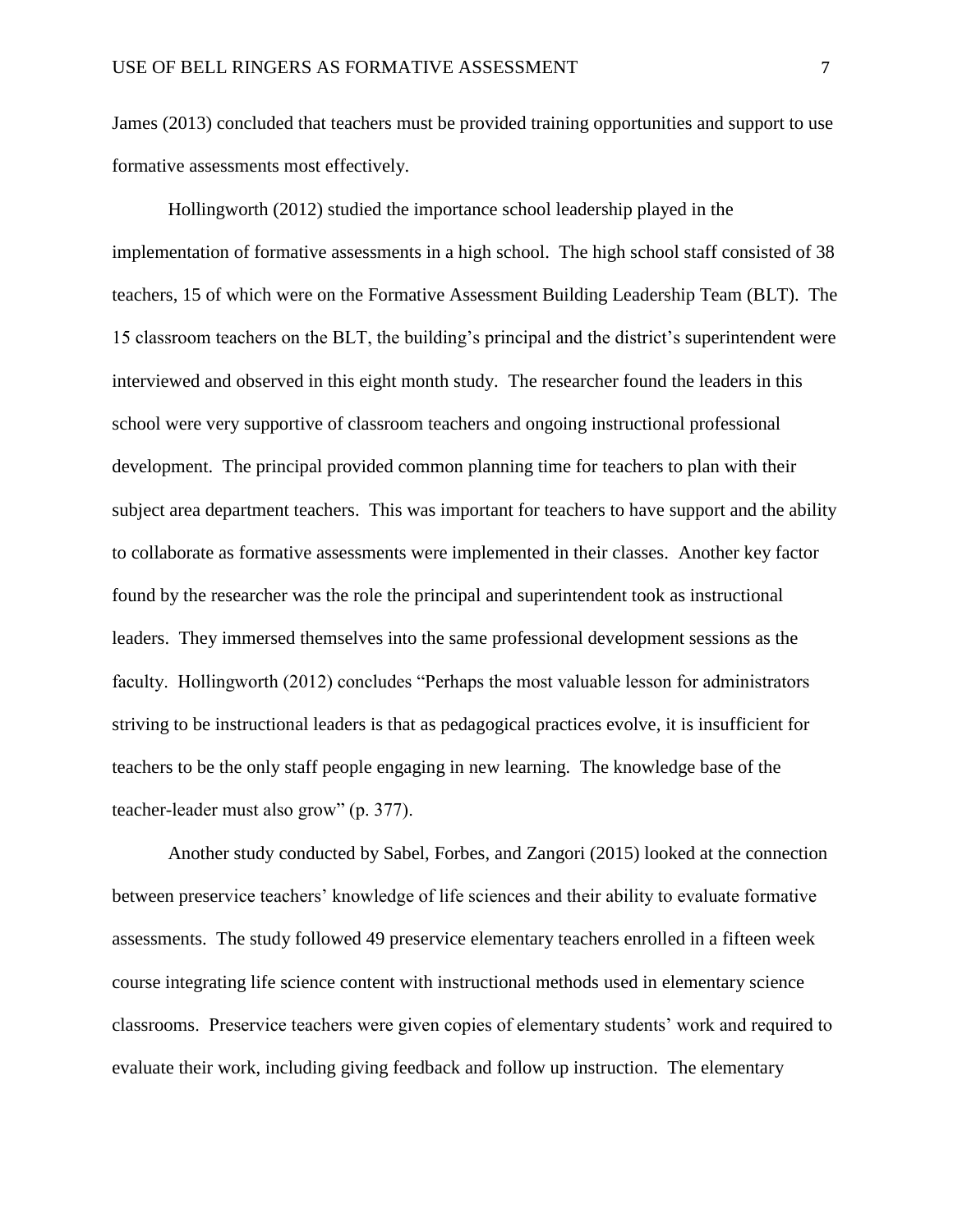students' work correlated with the content the preservice teachers were learning, giving the preservice teachers background knowledge before assessing student work. Sabel et al. (2015) concluded that having a stronger background knowledge allowed preservice teachers to engage more productively in the formative assessment process and gave them insight to their students' thinking. The stronger background knowledge allowed the preservice teachers to anticipate and correct common misconceptions students had.

# **Types of Formative Assessments**

Formative assessments can vary depending on when and how they are given to students. Some formative assessments are not planned and occur on-the-fly, because of discussions that happen during class. Formative assessments can also be planned by the teacher, such as a check for understanding, while others are embedded into the curriculum. Formative assessments embedded into the curriculum provide guidance for teachers to look for when assessing student understanding and how to follow up instruction based on gaps in student understanding of key concepts.

Steven Turner (2014) discusses five essential elements of instruction of the PILOT assessment strategy used in an assessment-centered classroom. An assessment-centered classroom is one in which "students focus on what the quiz indicates about concepts learned or concepts yet to learn" and not just on the points or grades (Turner, 2014, p. 3). Pre-assessments give teachers a baseline for students' knowledge. Teachers then use the results of the preassessments to identify student strengths and needs. Teachers must link differentiated classroom experiences to learning standards. Teachers must offer multiple assessments in class (formative assessments). These formative assessments may include, but are not limited to, observation cards, entrance (bell ringer) / engage / exit slips, or students made quiz questions. After re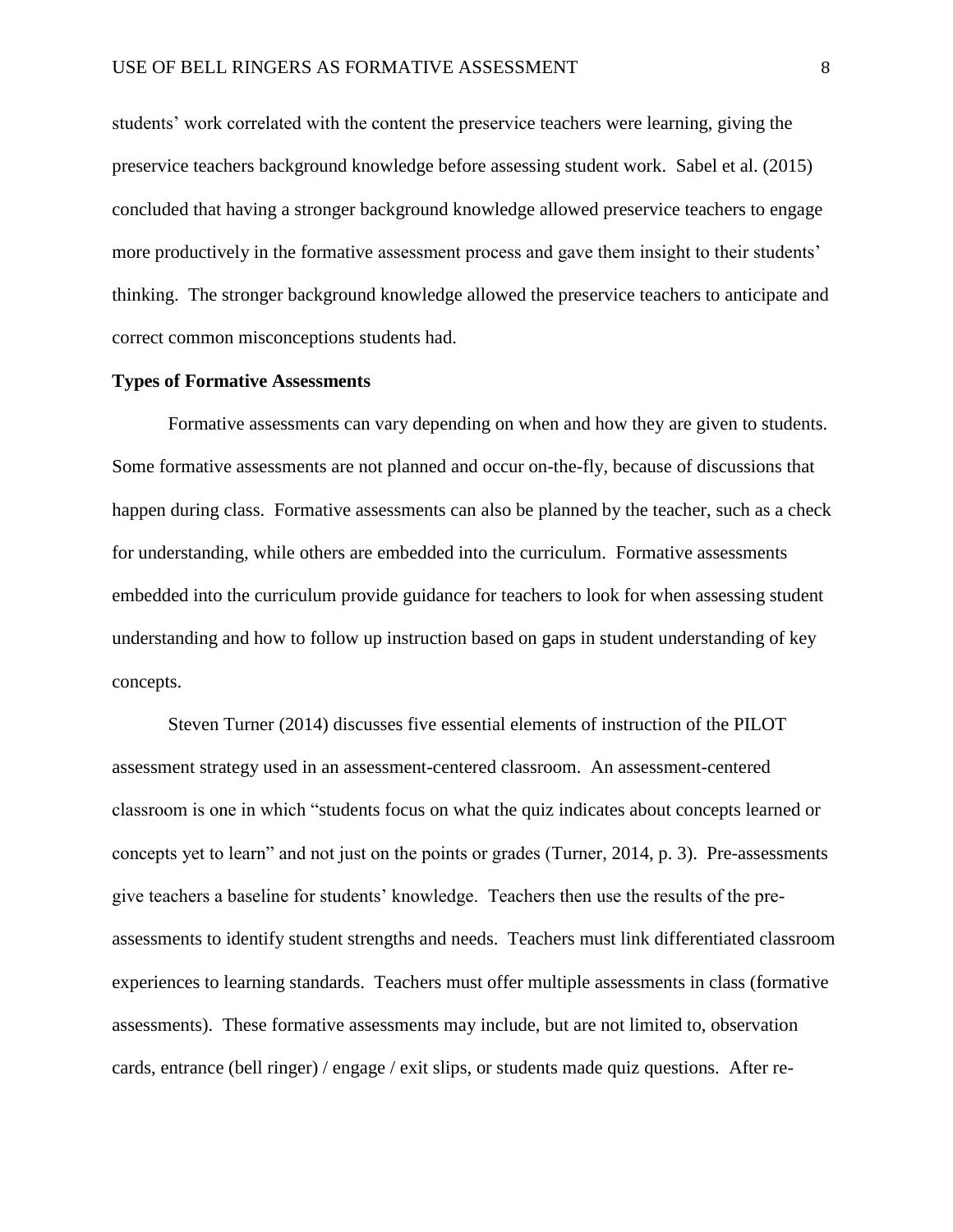teaching necessary concepts, teachers give students a summative assessment. "The five steps of the PILOT assessment strategy allow middle grades teachers to gather assessment data before, during, and after instruction" (Turner, 2014, p. 15).

Martin, Polly, Wand, Lambert, and Pugalee (2015) examined teachers' perspectives while participating in professional development to support their use of a technology program used as a formative assessment. The researchers followed 148 elementary teachers for one year as they implemented the instructional tool Assessing Mathematics Concepts Anywhere (AMC Anywhere) which focused on students' understanding of number sense. Professional development consisted of five summer days and three online modules to extend the summer workshop. Qualitative data was collected, including pre and post teacher practices surveys and teachers' postings on the online discussion forum, which was part of the professional development projects. Researchers found that teachers found AMC Anywhere to aid in differentiating classroom instruction. The online formative assessment allowed teachers to be more specific with data being collected, allowing teachers to differentiate instruction for students. The use of the online formative assessment allowed teachers to become more student centered and make data based instructional decisions.

Michael Romano (2011) discusses why bell ringers are an effective way to begin a class period. Bell ringers are effective formative assessments to use while teachers are taking attendance, answering questions, and collecting homework. Using bell ringers captures students' attention and prepares the students' brains for class, by reviewing previously taught concepts. To effectively accomplish this, teachers may need to vary the bell ringer based on the needs of the individual class. Romano (2011) stresses it is important for teachers to establish consistent routines with bell ringers to help set the tone for the classroom.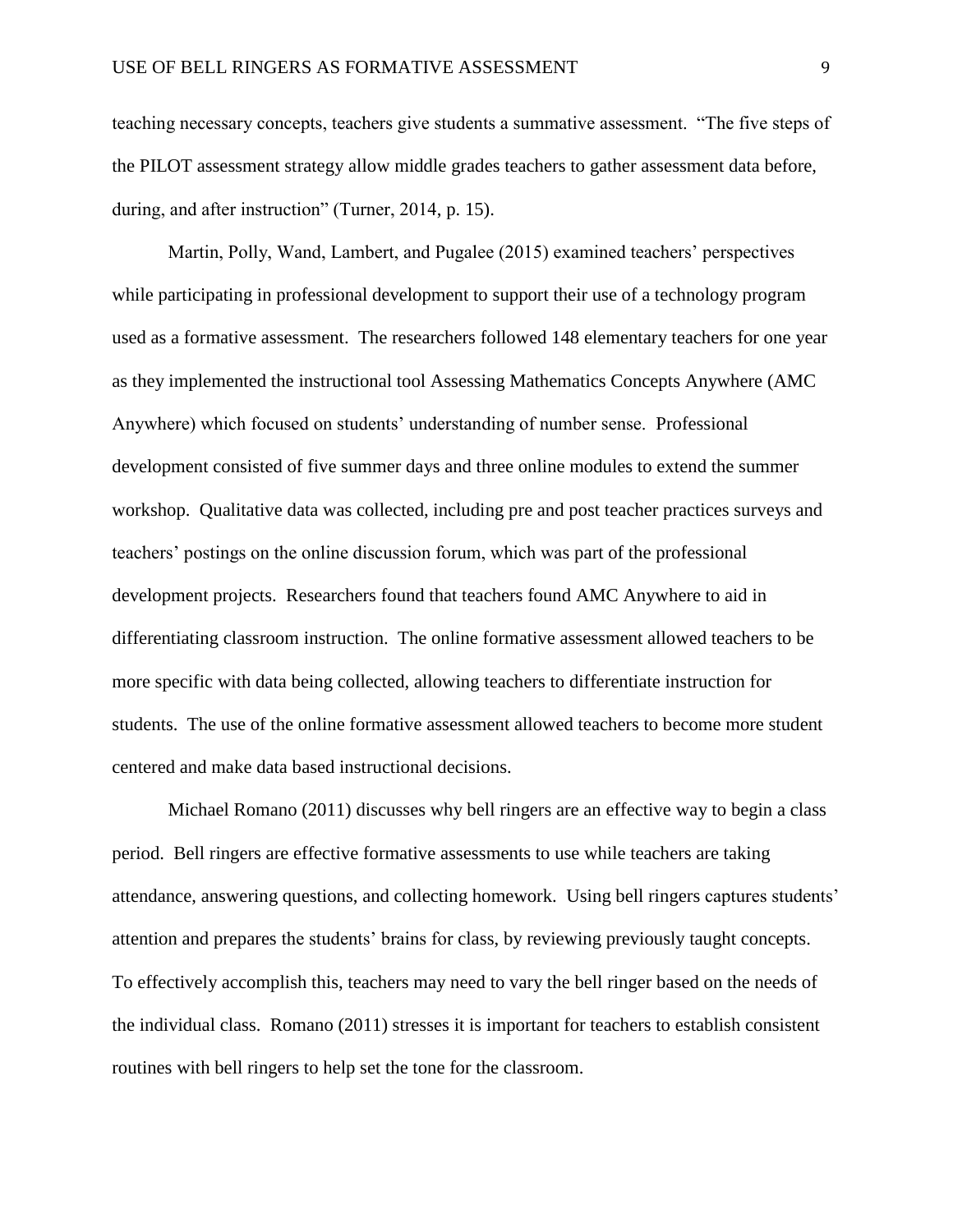Students know the teachers' expectations when bell ringers are consistently used. Crumrine and Demers (2007) discuss how the science teachers of a high school learned to use formative assessments effectively. The teachers at this high school have embraced their responsibility to teach for understanding, not learning for the test, using formative assessments. The teachers met every two weeks to share their experiences with formative assessments over the past two weeks. The researchers provide examples of the formative assessments the teachers use, such as bell ringers, exit tickets, whiteboards, and clickers. The researchers found that the teachers are improving their use of formative assessments, regardless of the method used, and are changing their instruction based on what students need. The teachers in the study prefer formative assessments that provide anonymity because it allows students with weaker understanding of the material to have the confidence to participate, where they may not have participated in a class discussion. "Formative assessment demands that teachers willingly redirect the plan even when it is inconvenient, because learning is not about the teacher being ready; learning is about the students being ready" (Crumrine & Demers, 2007, p. 68).

Miranda and Hermann (2015) state teachers often have questions on how to effectively use formative assessment to modify instruction in real-time. The researchers walk readers through lessons on magnetism in a third grade science classroom, showing how to incorporate formative assessments. In the article, the researchers demonstrate how to elicit misconceptions students have during formative assessments, allowing teachers to modify lessons based on students' needs. Exit tickets are also used as formative assessments, giving immediate feedback to teachers, allowing teachers to review or elaborate the lessons as needed. Miranda and Hermann (2015) conclude that although integrating formative assessments in real-time instruction requires teachers to be flexible, it often results in increased student performance.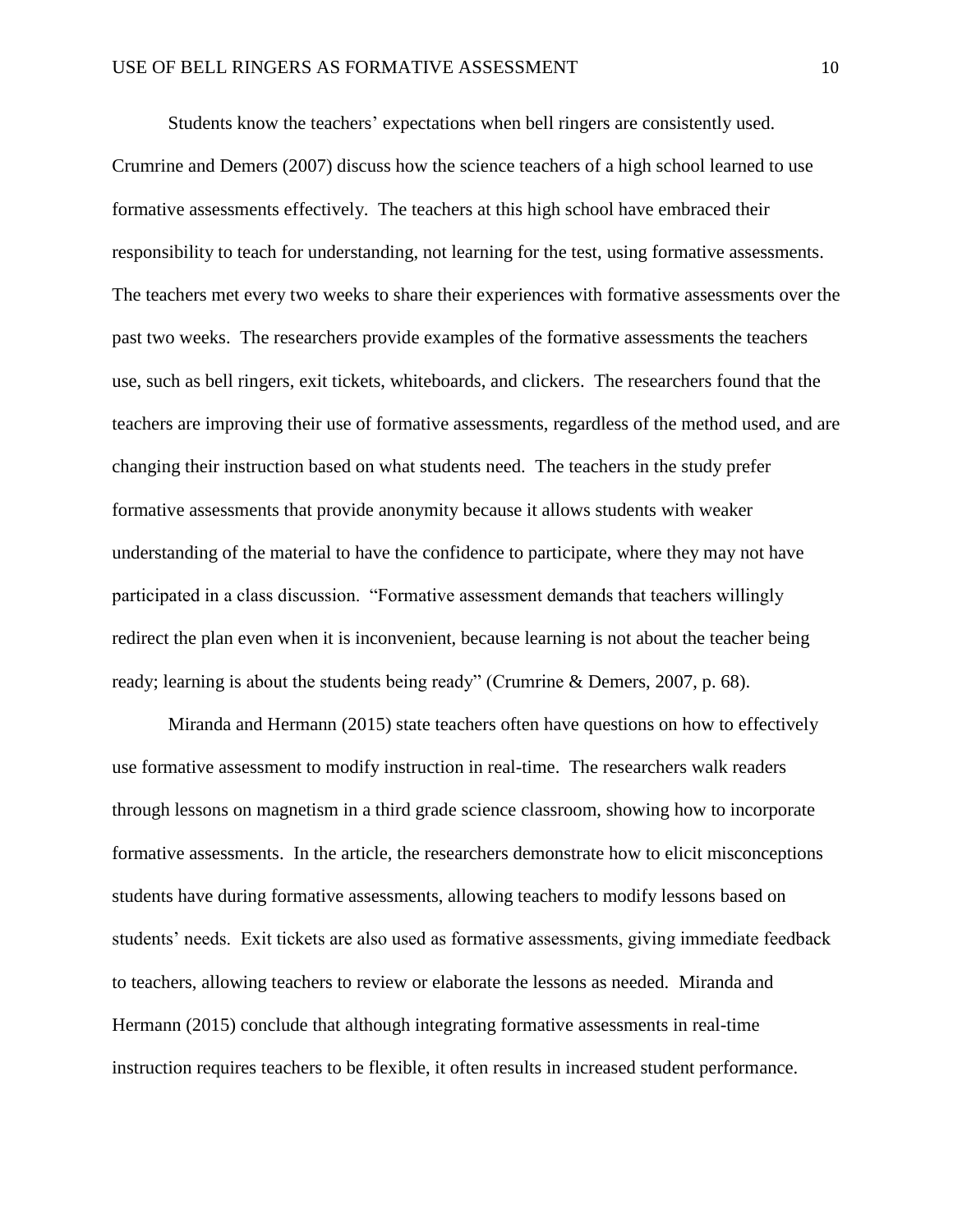# **Teacher Feedback to Students**

Cotton (2017) refers to Bloom's concept of mastery, where students are not allowed to move to new concepts until mastering current concepts, as the foundation of formative assessment. Formative assessments allow teachers to gauge their students' understanding of concepts and follow up with instruction to meet the gaps. Teacher feedback to students is a key element of formative assessments. Feedback should be descriptive, guiding students to the desired outcome, but still allowing students to find their way. Cotton (2017) surveyed 57 fourth and fifth grade teachers (representing 80% of the district) and the 1,177 students (representing 80% of the district) students in their classrooms. The surveys showed the teachers had an understanding of formative assessments, but did not use them effectively to enhance student learning.

Teacher feedback on formative assessments is important for students to allow students to improve their performance and understanding. Comments such as great job or good work do not provide students with direction to further their understanding of the concept. Teachers can use feedback to lead students in the right direction to help correct misconceptions they have. When discussing teacher feedback on formative assessments, Clark (2011) states:

Feedback, therefore, becomes formative when learners: a) are engaged in a process which focuses on meta-cognitive strategies that can be generalized into similar problems of varying degrees of uniqueness; b) are supported in their efforts to think about their own thinking; c) understand the relationship between their performance, their current understanding, and clearly defined success criteria; and d) are activated as owners of their own learning. (p. 162)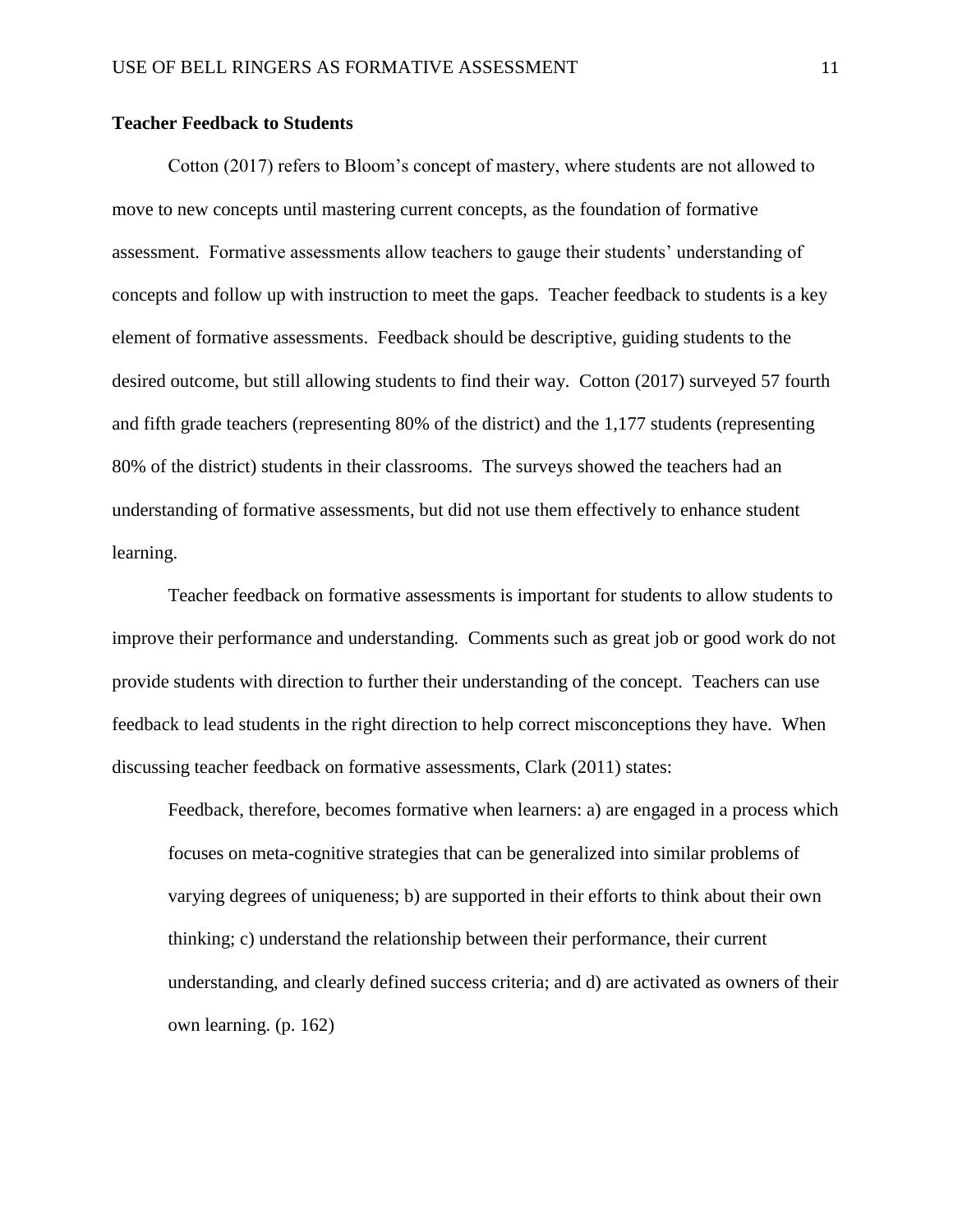Effective feedback closes the gap between the students' current understanding and mastery. In order for formative assessments and teacher feedback to be effective, teachers must also follow up with instruction that addresses the gaps in student understanding.

Sathasivam and Daniel (2016) explored the influence a school environment has on teachers' use of formative assessments. Two science teachers, teaching the same material at the same school were observed. Even with the same curriculum, administration, and technology support, their use of formative assessments was very different. Sathasivam and Daniel (2016) concluded the types of questions and feedback given to students was the key difference. One teacher asked lower order thinking, closed questions and provided answers to the students rather than guiding them in their thinking. The other used higher order thinking, open-ended which required the students to improve their level of understanding. Constructive teacher feedback lets students know their strengths and weaknesses, allowing students to know what their misconceptions are.

Yu and Li (2014) examined the effects of group-based formative assessment. In this study, two sections of an eighth-grade English class in China were given a summative exam. No significant difference was found in the average exam scores between the two classes. The first class used a group-based formative assessment method to review. The class was broken into review groups of four or five students. All groups contained at least one student at each grade level: pass, good, and excellence. Students were given their exams back, and worked cooperatively to find the correct answers. After 30 minutes, students were given the correct answers. Students in the second class were given their exams back along with the correct answers, and were told to use their notes and books to find the correct answers. They were also able to ask questions for clarification. Students in the second class were also given 30 minutes to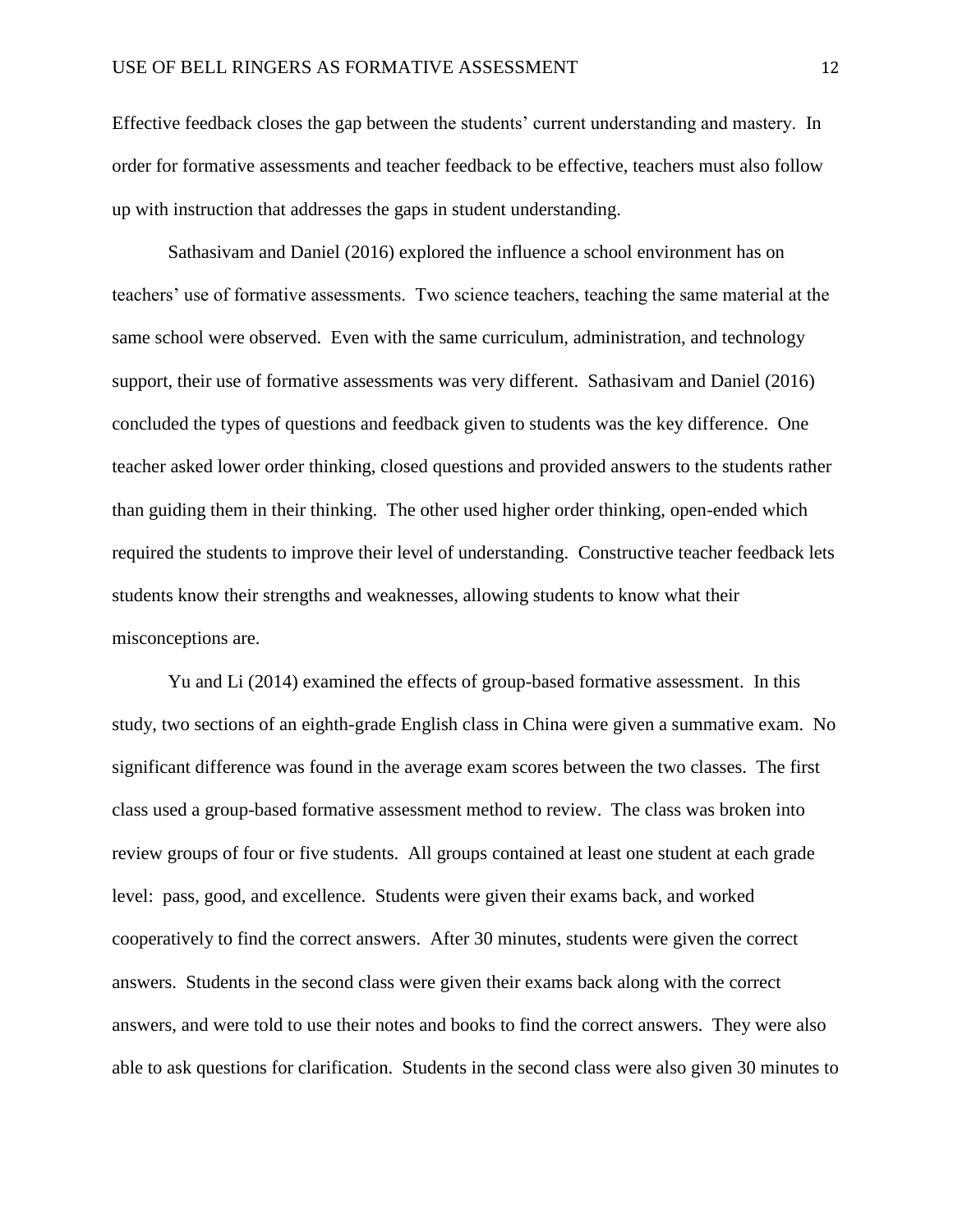complete the activity. Students were then given the same exam questions one week later. It was found that the students who were in the class using group-based formative assessment method scored 10% higher on the second exam than on the first exam. The second class who reviewed independently scored only 2.4% higher. This study showed that formative feedback also is effective when it comes from peers, not just the teacher.

Furtak, Kiemer, Circi, Swanson, Leon, Morrison, and Heredia (2016) followed nine high school biology teachers at three different schools for four years to study the effects of a three year professional development program, called the Formative Assessment Design Cycle (FADC). Teachers taught the same natural selection unit to be observed each year during the study. The first year was the baseline year, with no FADC intervention. Teachers participated in FADC for the following three years, meeting monthly during common planning times, at their respective schools. After planning, teachers were videotaped doing the activity with their students. The facilitator then reviewed the videotape with the teachers to look at student response, format of formative assessment activity, and how the design and facilitation could be improved. Researchers focused on how teachers' abilities to design formative assessment tasks and teacher feedback to students changed during the FADC intervention. Researchers also studied the teachers' formative assessment abilities with student learning. Because different groups of students were observed, researchers only looked at the pretests and posttests in the baseline year and year four. Furtak, et al. (2016) found that teachers' abilities to design formative assessment tasks and give feedback to students increased significantly as a result of the FADC intervention. Although the teachers' quality of questions increased over the study, it was found to not make a positive contribution to student achievement in either year. This leads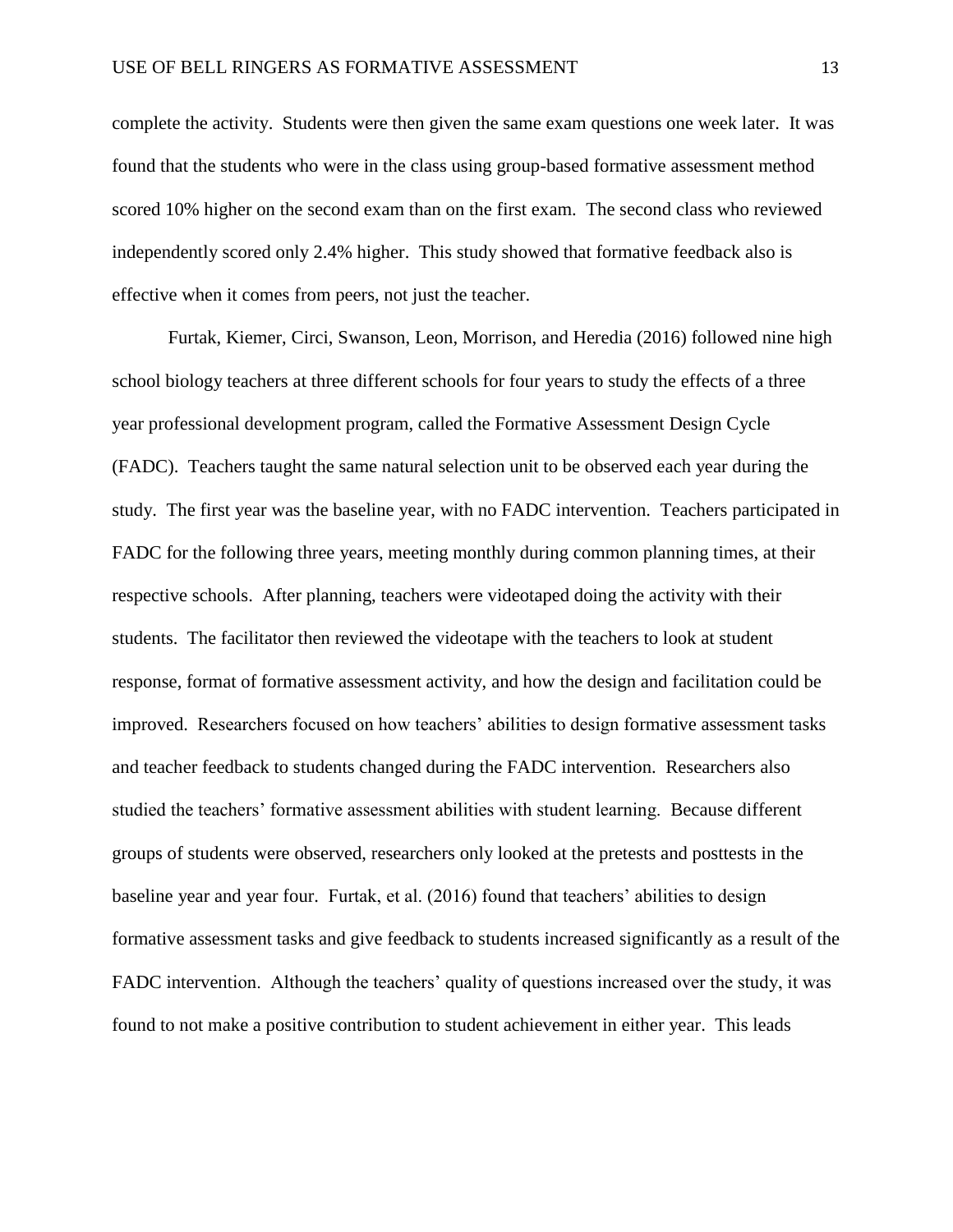researchers to believe that asking quality open-ended questions alone may not support student learning. Teacher feedback is vital to improve student learning and retention of knowledge.

# **Effects of Formative Assessments**

Nora Bakula (2010) performed a study to look at how using quality formative assessments affects the results of students' summative assessments. Although Bakula (2010) taught five sections of science which were given the same formative assessments, data was only collected from one section. As a teacher researcher, Bakula (2010) gave students weekly formative assessments during a thirty-day science unit. One formative assessment was performance based, while the remaining five were traditional paper/pencil assessments. The formative assessments allowed the teacher to see student weaknesses and misconceptions. The teacher researcher collected weekly data and retaught concepts as needed indicated by the students' scores on the formative assessments. The teacher researcher found that being flexible and addressing the needs of the students improved students' understanding of concepts, meeting the goal of students understanding the material, not memorizing answers. Student scores increased from the formative assessments to the summative assessments, concluding that the time spent re-teaching the concepts missed on the formative assessments increased students' understanding.

In their research on formative assessments, Curry, Mwavita, Holter, and Harris (2014) studied the impact of formative assessment on students' summative assessments, and what supports are necessary for teachers to use formative assessments effectively. Researches used a combination of qualitative and quantitative data in this study. Qualitative data consisted of interviews with teachers and administrators and observations. Quantitative data consisted of formative assessment scores and state mandated assessment scores. The researchers followed a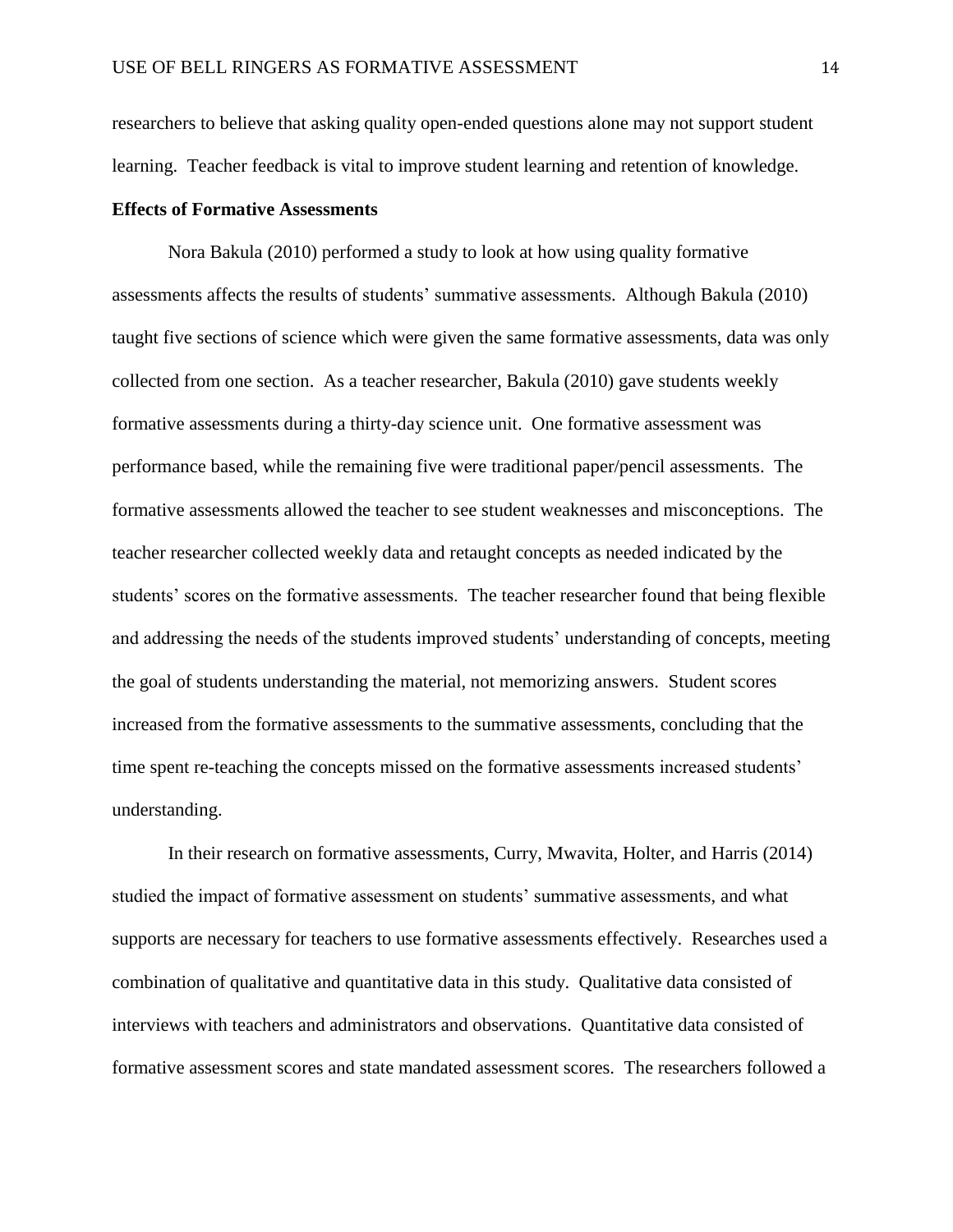group of students for three years, beginning in second grade, to understand how the use of formative data influenced student scores on state tests (Curry et al., 2014). The researchers choose these grades because this district began emphasizing formative assessment data in second grade, and state testing began in third grade. Test scores over the years showed an increase in students' scores, showing that the use of formative assessments employed by the teachers were successful. Curry et al. (2014) concluded that data use is a skill that needs to be developed; mentoring and support is essential to developing these skills.

Morrison (2005) explored a different type of formative assessment – the science notebook. In this study, 44 preservice teachers kept science notebooks during their science methods classes. The focus of the study was to see how preservice teachers view using science notebooks as formative assessments and their potential use in their own classrooms. The focus of the notebooks was to be a formative assessment based on the level of communication, organization, and degree of completeness. Throughout the course, the preservice teachers began to see the science notebooks as a way to assess students' science understanding and process skills. A strong connection to literacy skills was also found in the science notebooks. Teachers need to use open-ended questions when using notebook entries as formative assessments to allow students to demonstrate their understanding and explore scientific inquiry, rather than using notebooks to record data and definitions.

Buck and Trauth-Nare (2009) worked collaboratively with a middle school science teacher to explore teachers' perceptions and use of formative assessments, student experiences, and implications of integrating daily formative assessments. As teacher educators, Buck and Trauth-Nare (2009) were interested in understanding a teacher's growth with formative assessments and being able to use that to improve their teacher education practices. Initially, the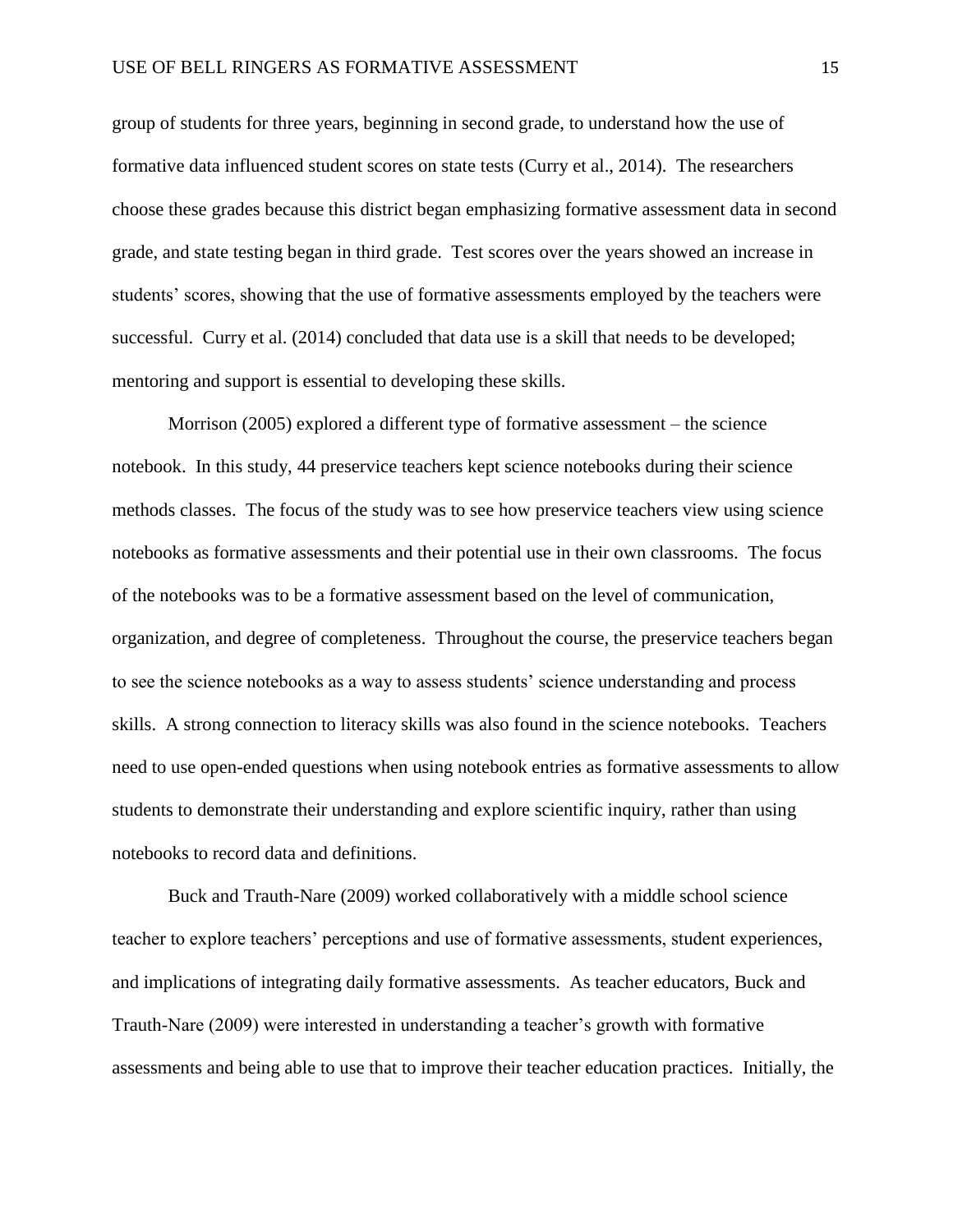teacher was hesitant to implement the extra writing required for effective formative assessments. The teacher relied on close-ended questions. As a result of working collaboratively with the researchers, the teacher began to understand the importance of open ended questions and descriptive feedback required for students to close the gap between students' current level of understanding and mastery of the concept. It was found that a level of trust was necessary for the students to fully accept formative assessments. They needed to know that it was ok to show their understanding, and that the formative assessments would not affect their grades in the same way as summative assessments. Dirksen (2011) states that we need to teach students "failure is OK as long as it leads to learning. There is a reset button in education. It is called formative assessment" (p. 30).

#### **Methods**

This action research study took place in a third grade science classroom. The teacher researcher taught the unit on water and climate using the third grade NGSS Full Option Science System (FOSS) Water and Climate science kit from our Northwest AEA. The teacher researcher chose the NGSS FOSS science kit because it aligns with NGSS. The assessments provided with the NGSS FOSS kit gives students real life situations that require students to apply the knowledge they have learned. This unit is broken into five investigations. Only Investigations 1 and 2 were used in this action research study. The teacher researcher teaches three sections of third grade science. Both groups were taught with the same formative assessments periodically built into the curriculum, but the test group was given the additional daily bell ringers as formative assessments.

The teacher researcher projected questions onto an interactive whiteboard for students to record answers into their science notebooks. The teacher researcher wrote questions to review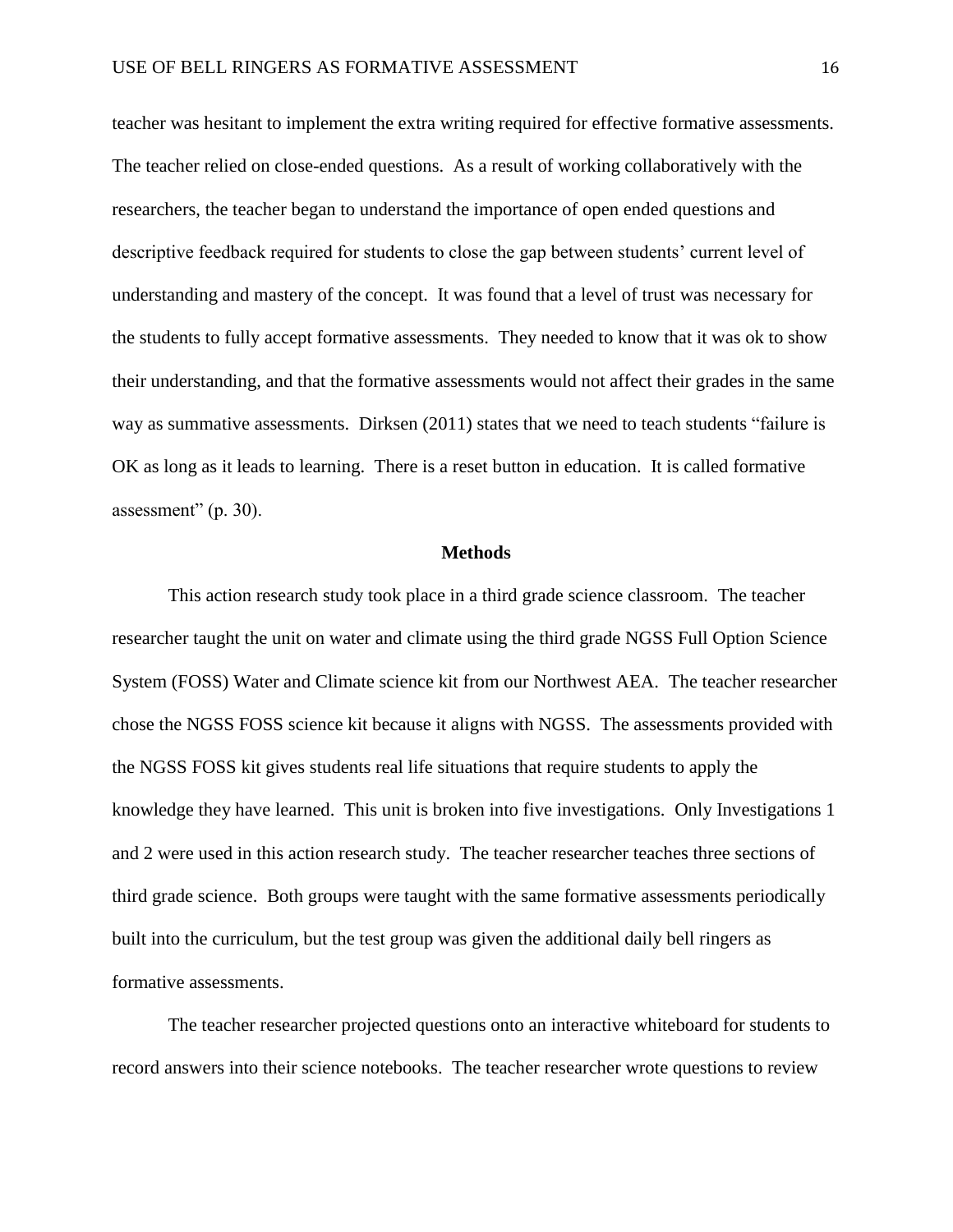the key objective that was taught the previous day. Students wrote their original answers with a pencil. After a few minutes, the teacher researcher would lead a discussion about the correct answers. Students did not eraser their incorrect answers, but made corrections with a colored pencil. This allowed the teacher researcher to see what misconceptions students had and address the topic again in a small group, or as a future bell ringer.

# **Participants**

This action research project was implemented in a third grade science classroom. Two groups of students participated in this study. The teacher researcher used a control group and a test group because the teacher researcher found a significant difference in the percentage of correct answers in the 2017-2018 I check 1 and I check 2 summative assessments. The teacher researcher was the same in both groups. The control group occurred in the 2017-2018 school year, and the test group occurred in the 2018-2019 school year. In both groups, three classes of third graders were observed.

In the control group, there were 37 males and 34 females. All of the students range from 8-9 years old. The students' demographics consist of 60 white students, four African American students, four Hispanic students, and three Asian students. Within the control group, 14 of the students fall below the free and reduced lunch socio-economic status. In the group of 71 students, five students are on an Instructional Education Plan (IEP) for special education services in math and reading, eight students receive Title I reading services, three are on behavior IEP, and four are English Language Learners.

In the test group, there were 36 males and 29 females. All of the students range from 8-9 years old. The students' demographics consist of 56 white students, three African American students, four Hispanic students, and two Asian students. Within the test group, 11 of the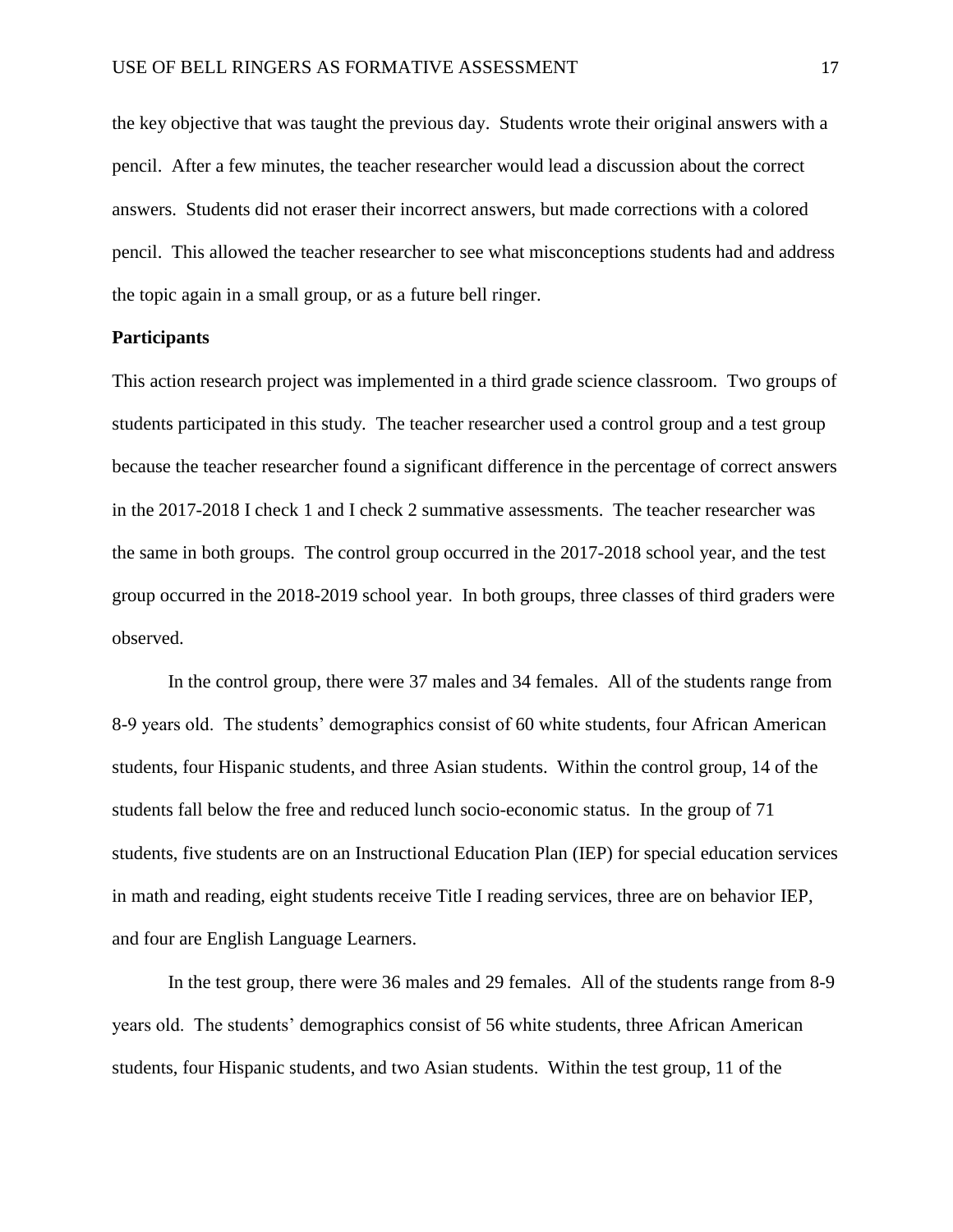students fall below the free and reduced lunch socio-economic status. In the group of 65 students, two students are on an IEP for special education services in math and reading, eight students receive Title I reading services, one is on a behavior IEP, and two are English Language Learners.

# **Data Collection**

The purpose of this action research study was to look at the effects of bell ringer activities used as formative assessments in a third grade science classroom. Quantitative data for the control group was collected from averaging the percentage of correct answers on the 2017-2018 class scores for I check 1 and I check 2. The control group was taught without the use of daily bell ringers as a formative assessment. Quantitative data for the test group was collected from averaging the percentage of correct answers on the 2018-2019 class scores for I check 1 and I check 2. The teacher researcher used daily bell ringers as a formative assessment for the test group.

The independent variable was the addition of the bell ringers. The bell ringers consisted of a key point that was taught in the previous day's lesson. Higher-level thinking question were used, rather than quick answer questions. For example, "Describe why we use a thermometer to measure temperature" versus "What tool do we use to measure temperature?" Students recorded the responses to their bell ringers in the bell ringer section of Investigation 1 and Investigation 2 in their science notebooks. The dependent variable is the student retention of information taught. Student retention of information was determined using summative assessment (I check 1 and I check 2) data at the end of each investigation.

#### **Ethical Considerations**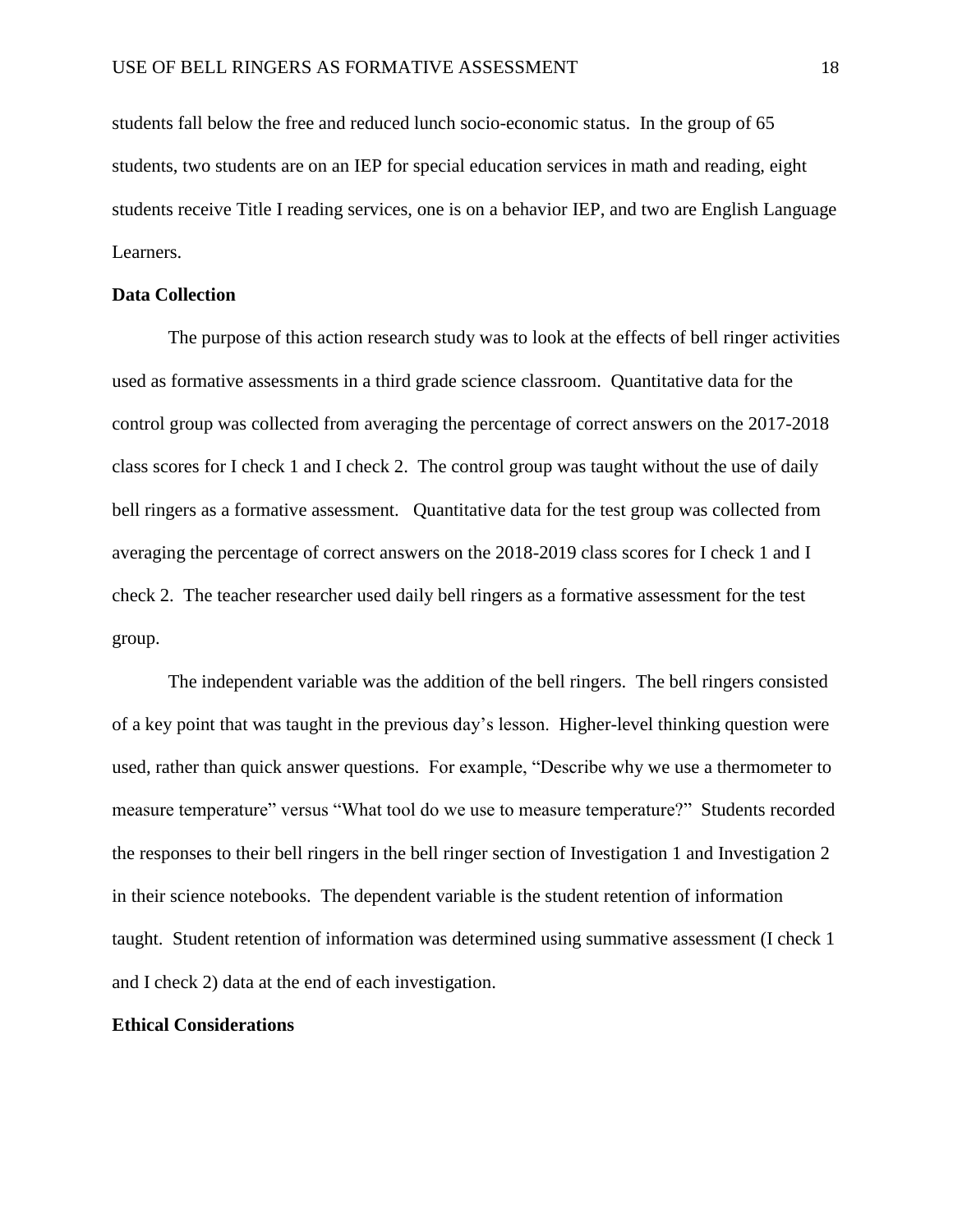Very little bias was included as research was conducted. The teacher researcher was the teacher for both the control and test groups. At the completion of each investigation, the teacher researcher gave a summative assessment (I Check 1 or I Check 2) that comes with the NGSS FOSS Water and Climate kit. When looking for validity and reliability of the FOSS material, FOSS (2018) states, "Using the FOSS assessment system, you can be sure that the assessments are valid and reliable" (p. 338). FOSS did not provide a Cronbach score for reliability and there is no detailed content validity process, making their claim of validity and reliability biased. Student numbers were randomly assigned (a for control group, b for test group) to ensure participants were kept anonymous throughout the action research study.

### **Results**

# **Quantitative Data Analysis**

Quantitative data was collected to try and answer the question does the use of bell ringers as formative assessments affect student retention of knowledge in a third grade science classroom. The teacher researcher looked at the average class scores to compare the control and test groups. Table 1 shows the results of the control group who were taught without the addition of bell ringers.

#### Table 1

| Student | I Check 1 | I Check 2 |
|---------|-----------|-----------|
| 1a      | 100%      | 71%       |
| 2a      | 89%       | 64%       |
| 3a      | 100%      | 93%       |
| 4a      | 94%       | 93%       |

*Control group average scores for I check 1 and I check 2*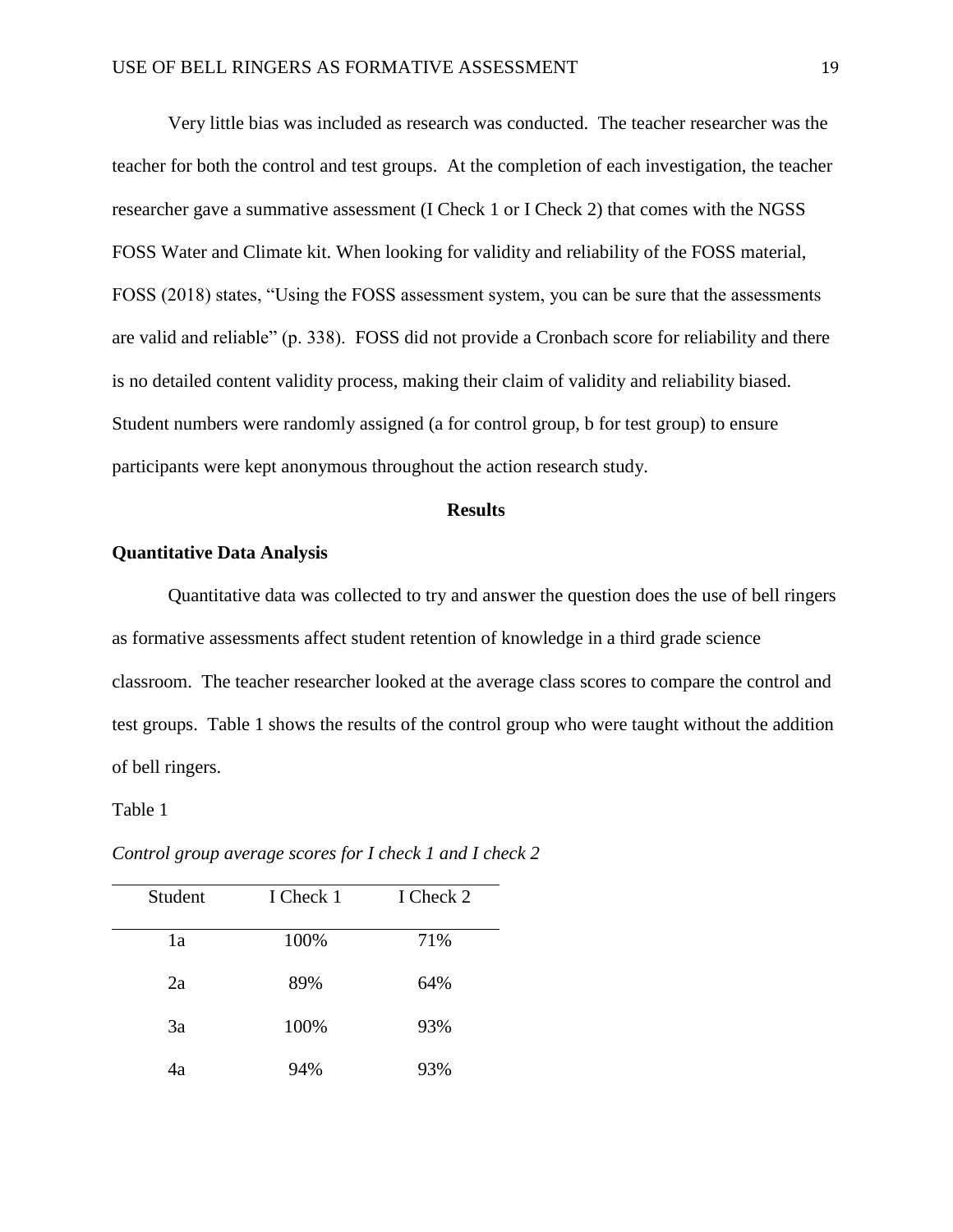| 5a  | 100% | 86%  |
|-----|------|------|
| 6a  | 78%  | 100% |
| 7a  | 94%  | 100% |
| 8a  | 94%  | 86%  |
| 9a  | 100% | 100% |
| 10a | 94%  | 79%  |
| 11a | 100% | 100% |
| 12a | 100% | 100% |
| 13a | 94%  | 79%  |
| 14a | 100% | 93%  |
| 15a | 94%  | 100% |
| 16a | 89%  | 93%  |
| 17a | 100% | 100% |
| 18a | 94%  | 79%  |
| 19a | 78%  | 71%  |
| 20a | 83%  | 93%  |
| 21a | 94%  | 93%  |
| 22a | 100% | 93%  |
| 23a | 89%  | 100% |
| 24a | 83%  | 100% |
| 25a | 83%  | 79%  |
| 26a | 100% | 100% |
| 27a | 100% | 93%  |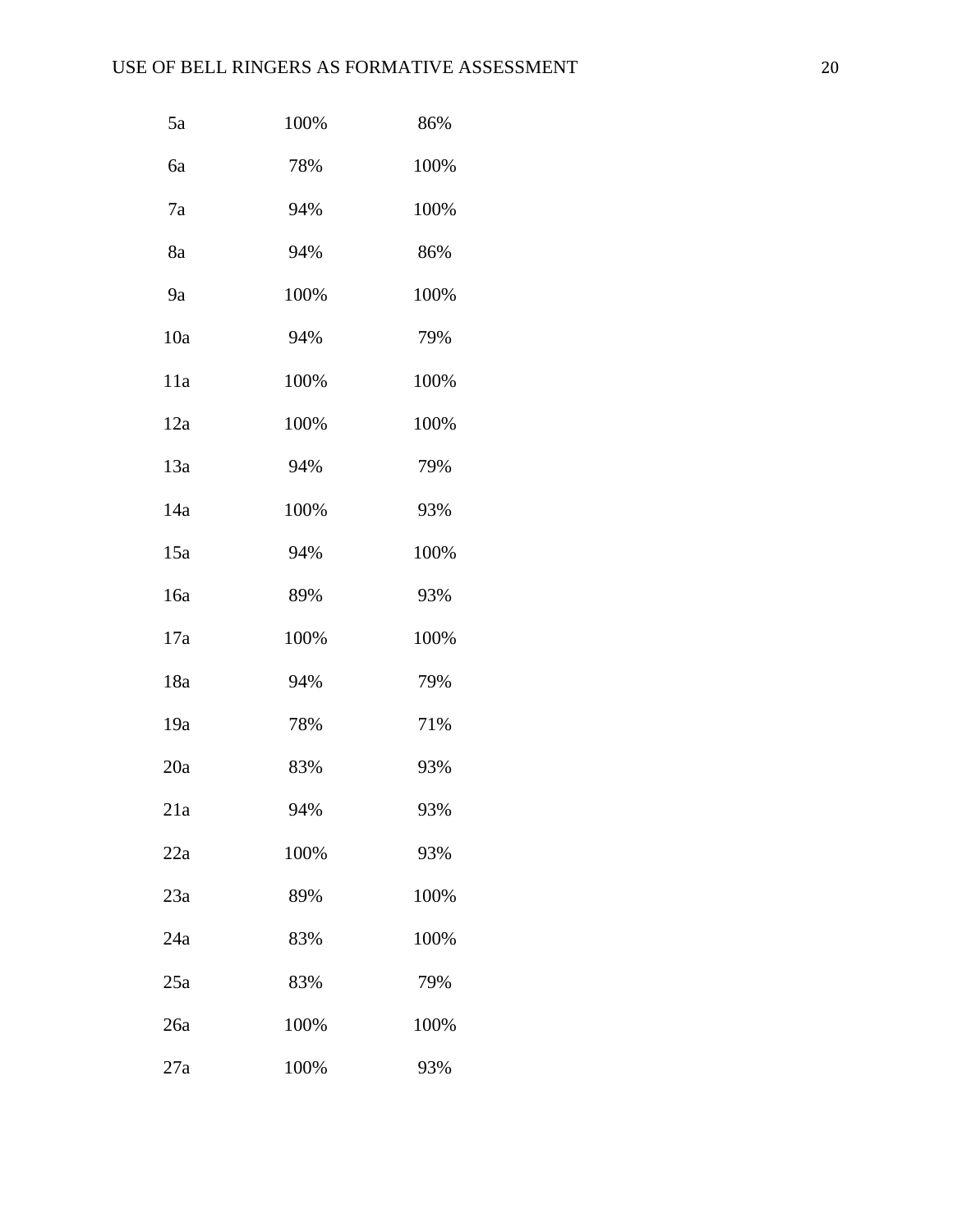| 28a | 100% | 100% |
|-----|------|------|
| 29a | 100% | 93%  |
| 30a | 94%  | 86%  |
| 31a | 100% | 100% |
| 32a | 94%  | 86%  |
| 33a | 94%  | 86%  |
| 34a | 94%  | 93%  |
| 35a | 89%  | 79%  |
| 36a | 100% | 86%  |
| 37a | 83%  | 64%  |
| 38a | 83%  | 100% |
| 39a | 100% | 93%  |
| 40a | 67%  | 57%  |
| 41a | 100% | 86%  |
| 42a | 100% | 93%  |
| 43a | 100% | 100% |
| 44a | 100% | 93%  |
| 45a | 94%  | 86%  |
| 46a | 67%  | 71%  |
| 47a | 100% | 100% |
| 48a | 72%  | 71%  |
| 49a | 83%  | 79%  |
| 50a | 100% | 100% |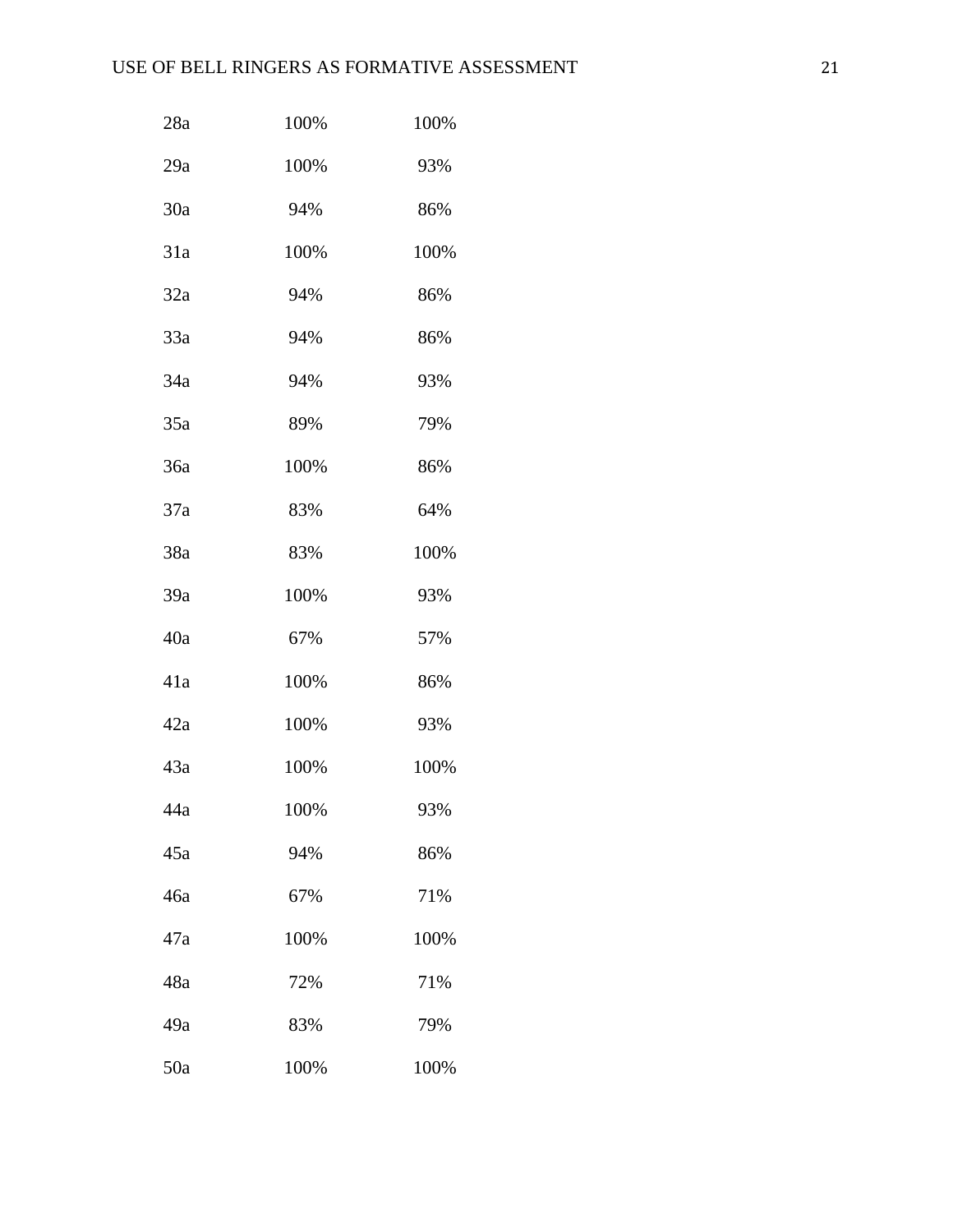| 51a     | 89%  | 71%  |
|---------|------|------|
| 52a     | 100% | 79%  |
| 53a     | 72%  | 100% |
| 54a     | 100% | 64%  |
| 55a     | 94%  | 86%  |
| 56a     | 100% | 100% |
| 57a     | 100% | 93%  |
| 58a     | 100% | 100% |
| 59a     | 100% | 93%  |
| 60a     | 78%  | 93%  |
| 61a     | 100% | 86%  |
| 62a     | 100% | 93%  |
| 63a     | 89%  | 93%  |
| 64a     | 100% | 79%  |
| 65a     | 100% | 86%  |
| 66a     | 78%  | 93%  |
| 67a     | 100% | 86%  |
| 68a     | 78%  | 86%  |
| 69a     | 94%  | 93%  |
| 70a     | 100% | 93%  |
| 71a     | 100% | 93%  |
| Average | 93%  | 88%  |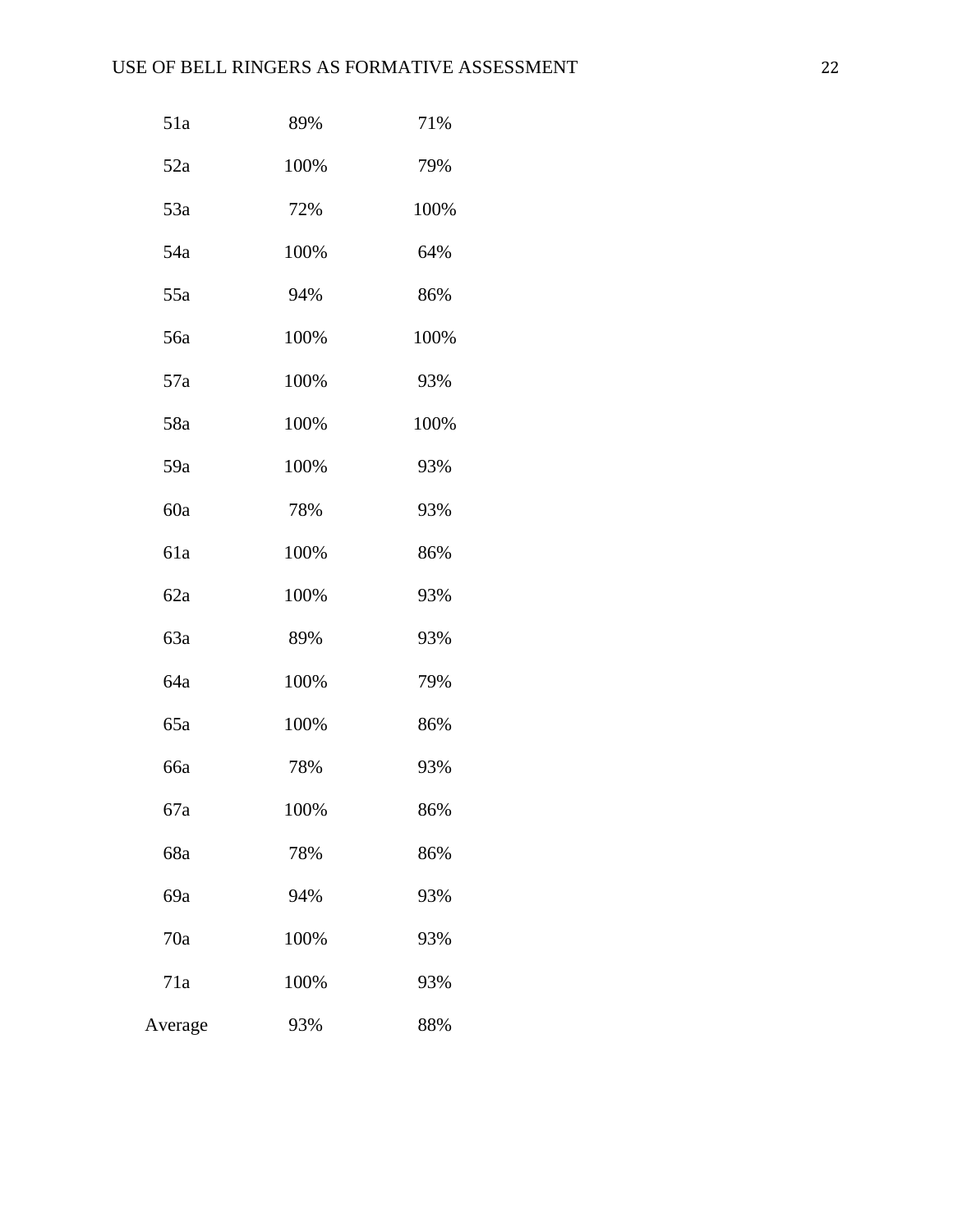When looking at the 2017-2018 average score of I check 1 and I check 2, a significant difference was found:

I check 1: 93%

I check 2: 88%

This difference may be based on the content of one investigation being more challenging than the other. This led the teacher researcher to use the 2017-2018 school year assessments as the control group for the action research study because bell ringers were not used.

In order to collect the quantitative data, the teacher researcher gave two different posttests (I checks) covering material from two different investigations. The I checks were part of the FOSS Water and Climate unit. I check 1 was given at the end of investigation 1. I check 2 was given at the end of investigation 2. I check 1 was the same assessment in both the control and test groups. I check 2 was the same assessment in both the control and test groups. Table 2 below shows each student's percentage correct and the class average score.

Table 2

| Student        | I Check 1 | I Check 2 |
|----------------|-----------|-----------|
| 1 <sub>b</sub> | 94%       | 100%      |
| 2 <sub>b</sub> | 78%       | 100%      |
| 3 <sub>b</sub> | 100%      | 100%      |
| 4 <sub>b</sub> | 89%       | 93%       |
| 5 <sub>b</sub> | 89%       | 93%       |
| 6b             | 100%      | 100%      |

*Test group average scores for I check 1 and I check 2*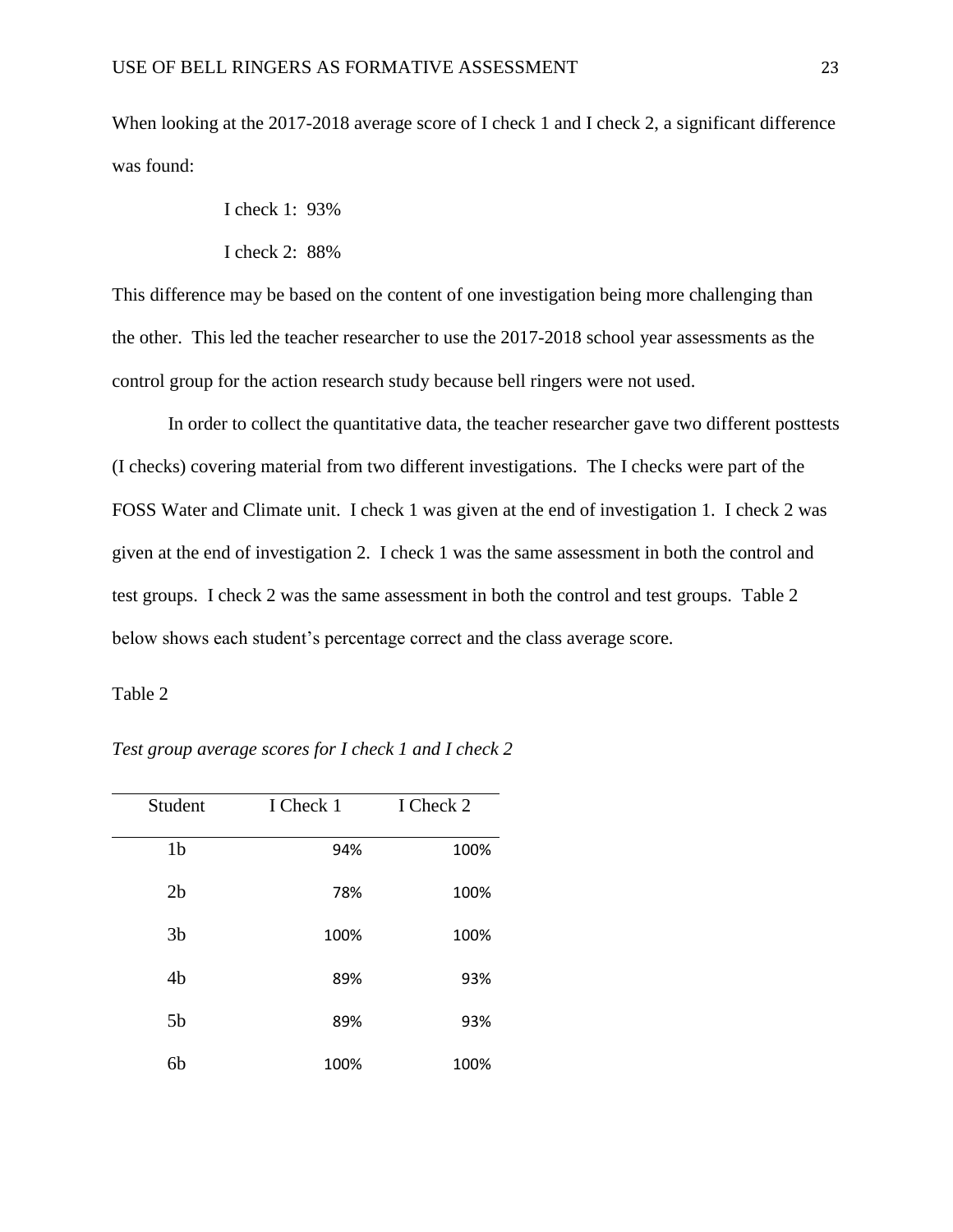| 7 <sub>b</sub>  | 94%  | 100% |
|-----------------|------|------|
| 8b              | 89%  | 100% |
| 9 <sub>b</sub>  | 94%  | 100% |
| 10 <sub>b</sub> | 94%  | 100% |
| 11 <sub>b</sub> | 89%  | 100% |
| 12 <sub>b</sub> | 72%  | 100% |
| 13 <sub>b</sub> | 94%  | 100% |
| 14 <sub>b</sub> | 89%  | 100% |
| 15 <sub>b</sub> | 94%  | 100% |
| 16 <sub>b</sub> | 94%  | 100% |
| 17 <sub>b</sub> | 100% | 100% |
| 18b             | 78%  | 86%  |
| 19 <sub>b</sub> | 94%  | 100% |
| 20 <sub>b</sub> | 94%  | 100% |
| 21 <sub>b</sub> | 94%  | 100% |
| 22b             | 72%  | 93%  |
| 23 <sub>b</sub> | 83%  | 86%  |
| 24 <sub>b</sub> | 100% | 100% |
| 25 <sub>b</sub> | 100% | 100% |
| 26 <sub>b</sub> | 89%  | 93%  |
| 27 <sub>b</sub> | 83%  | 79%  |
| 28 <sub>b</sub> | 94%  | 93%  |
| 29 <sub>b</sub> | 94%  | 93%  |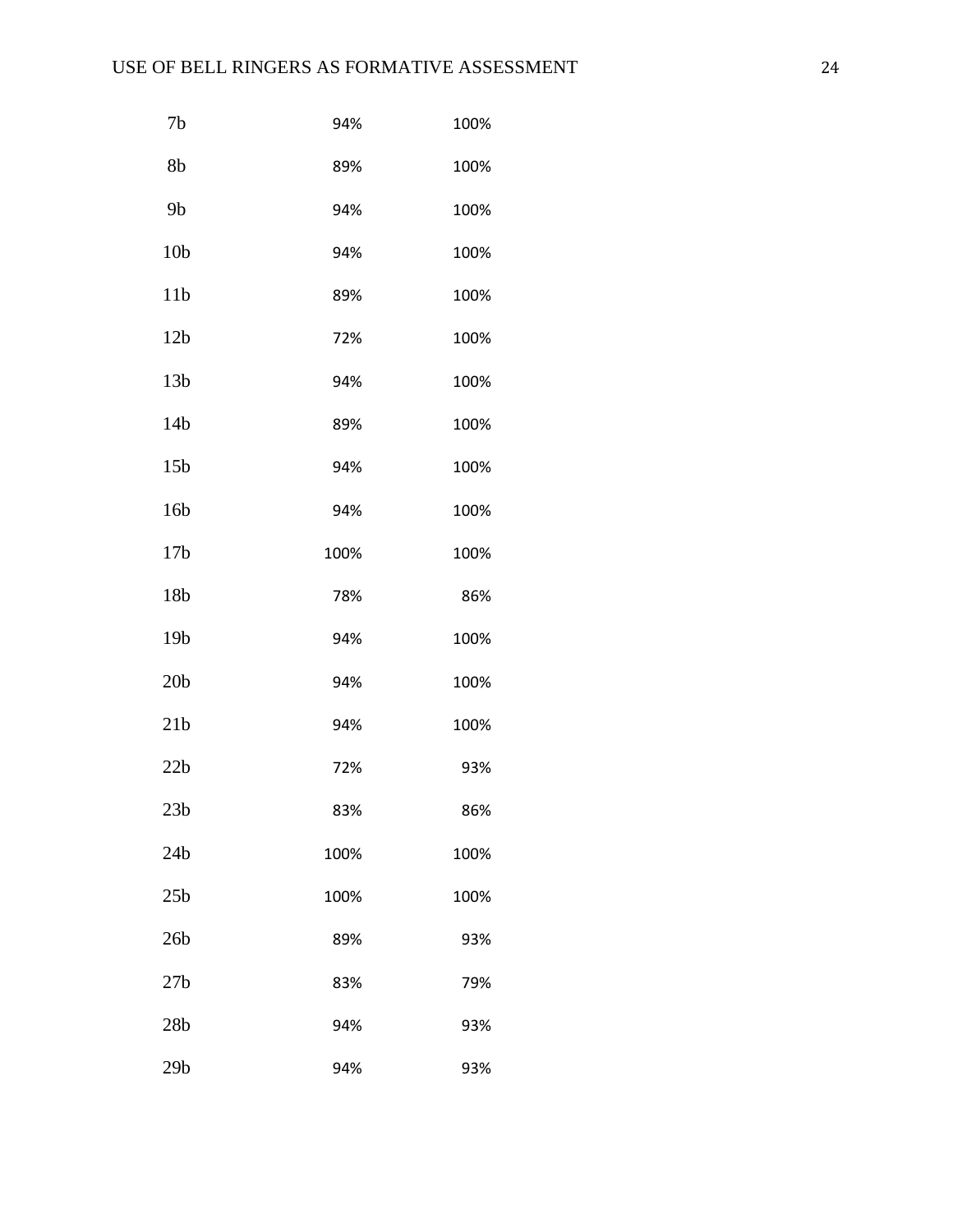| 30 <sub>b</sub> | 89%  | 100% |
|-----------------|------|------|
| 31 <sub>b</sub> | 100% | 100% |
| 32 <sub>b</sub> | 100% | 100% |
| 33 <sub>b</sub> | 94%  | 100% |
| 34 <sub>b</sub> | 78%  | 100% |
| 35 <sub>b</sub> | 100% | 86%  |
| 36b             | 83%  | 93%  |
| 37 <sub>b</sub> | 83%  | 93%  |
| 38b             | 100% | 100% |
| 39 <sub>b</sub> | 100% | 100% |
| 40 <sub>b</sub> | 72%  | 93%  |
| 41 <sub>b</sub> | 94%  | 100% |
| 42 <sub>b</sub> | 100% | 100% |
| 43 <sub>b</sub> | 94%  | 79%  |
| 44b             | 100% | 100% |
| 45 <sub>b</sub> | 100% | 100% |
| 46b             | 100% | 100% |
| 47 <sub>b</sub> | 94%  | 79%  |
| 48b             | 78%  | 93%  |
| 49b             | 89%  | 100% |
| 50 <sub>b</sub> | 83%  | 86%  |
| 51 <sub>b</sub> | 94%  | 100% |
| 52b             | 100% | 100% |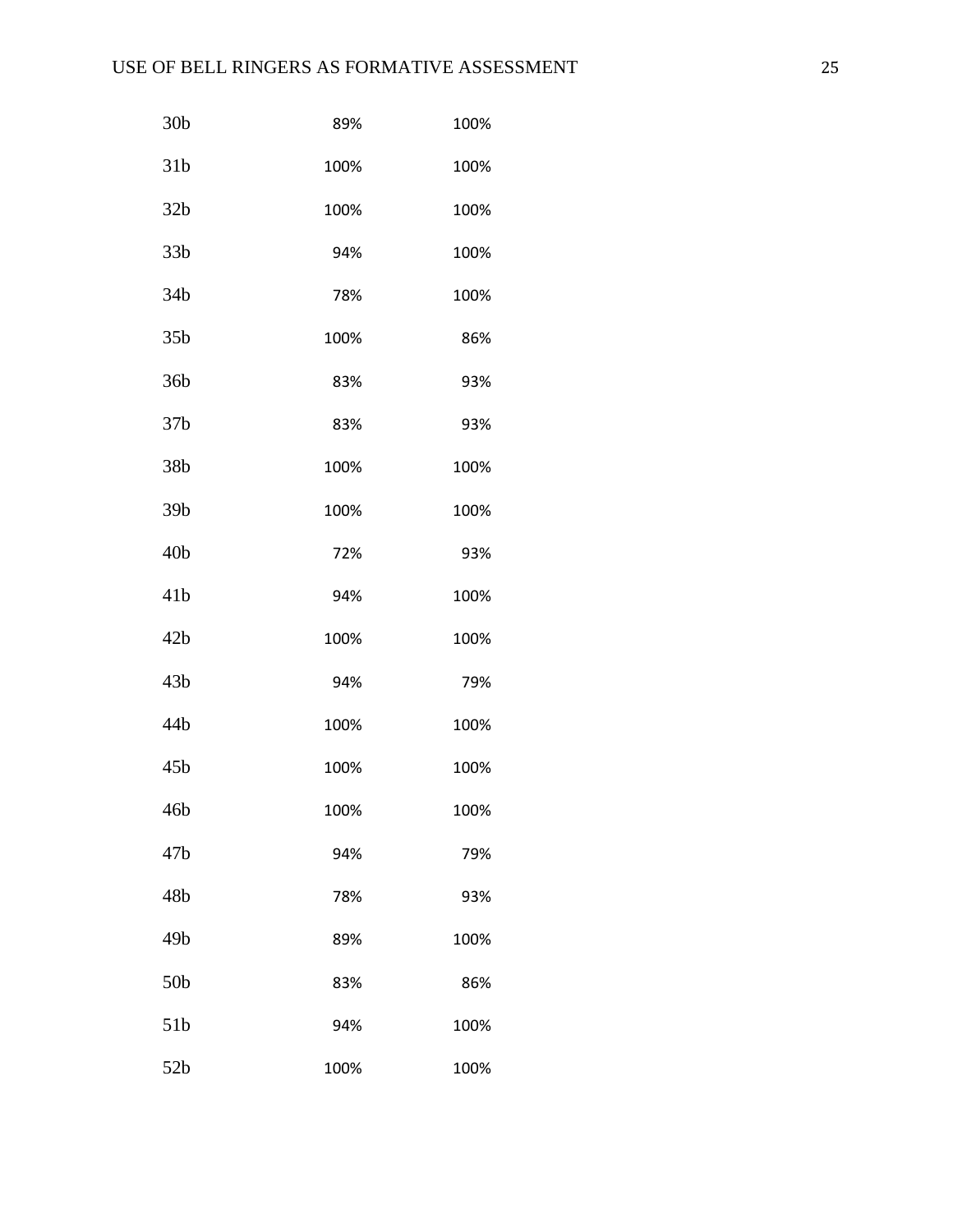| 53 <sub>b</sub> | 83%  | 93%  |
|-----------------|------|------|
| 54b             | 83%  | 93%  |
| 55b             | 100% | 93%  |
| 56b             | 100% | 100% |
| 57 <sub>b</sub> | 83%  | 93%  |
| 58b             | 100% | 100% |
| 59b             | 89%  | 86%  |
| 60 <sub>b</sub> | 94%  | 100% |
| 61b             | 94%  | 100% |
| 62 <sub>b</sub> | 83%  | 93%  |
| 63 <sub>b</sub> | 89%  | 100% |
| 64b             | 94%  | 93%  |
| 65b             | 94%  | 100% |
| Average         | 92%  | 95%  |

The data for I check 1 showed the control group (Table 1) had a class average of 93% on the test with 87% (62 out of 71 students) of the class being proficient. Proficient averages the individual's score was on or above 80%. While the test group (Table 2) had a class average of 92% on the test, 89% (58 out of 65 students) of the class was proficient. This shows 2% of the class to be more proficient on I check 1 with the use of bell ringers than without the use of bell ringers as a formative assessment.

Although individual student scores were not compared in this study, the highest score in both groups was 100% on I check 1. While the class average for the test group was 1% lower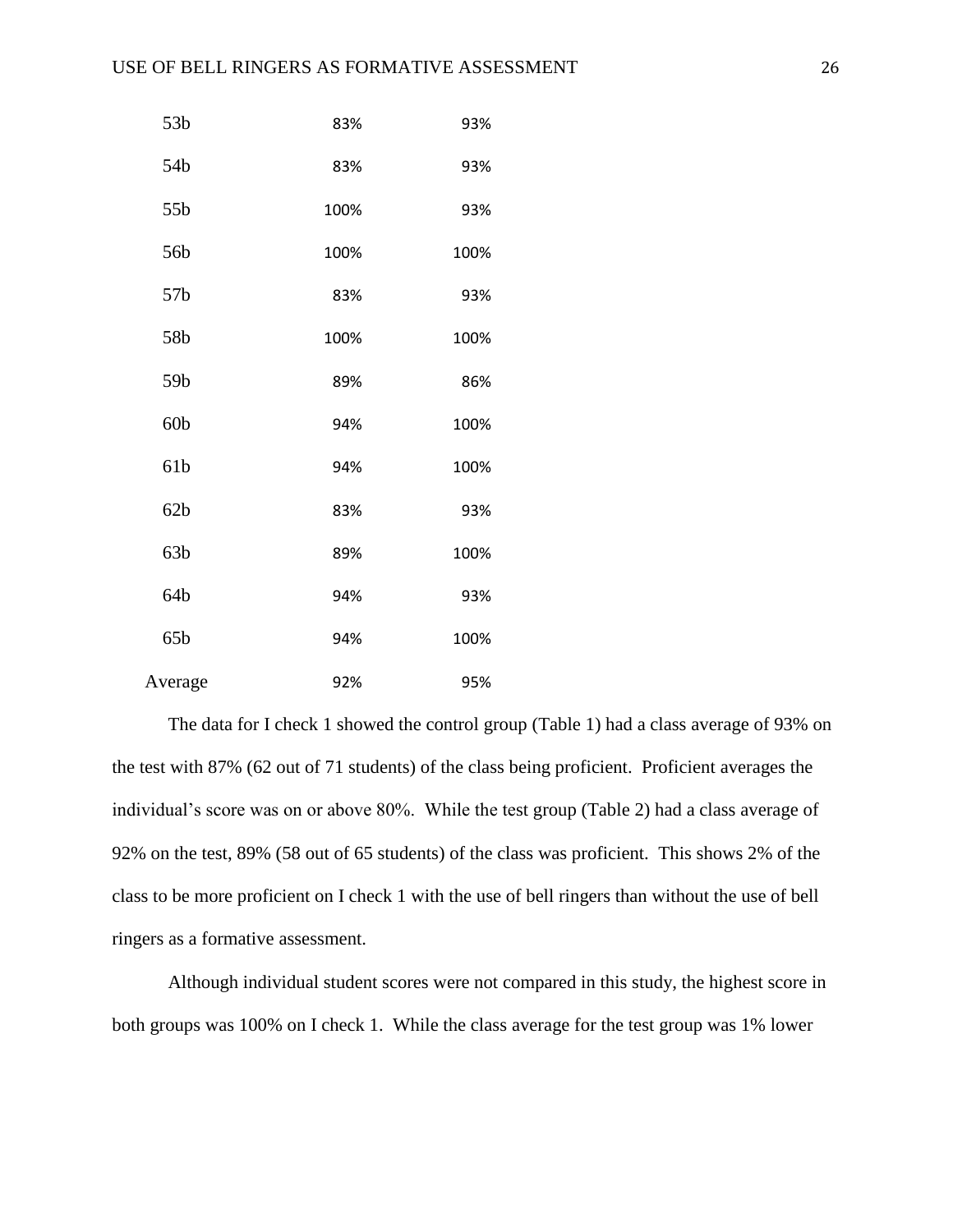than the control group, the lowest individual score increased from 67% for the control group to 72% for the test group.

The data for I check 2 showed the control group had a class average of 88%, with 76% (58 out of 71 students) being proficient. The test group had an average of 95%, with 95% (62 out of 65 students) being proficient on I check 2. This shows an increase of 19% of students being proficient with the daily use of bell ringers. The class average increased 7% with the use of bell ringers as a formative assessment.

When looking at individual student scores, the highest score in both groups was 100% on I check 2. The lowest score increased from 64% for the control group to 71% for the test group with the addition of daily bell ringers as formative assessments.

#### **Discussion**

# <span id="page-27-0"></span>**Summary of Major Findings**

The data of this action research study showed that using daily bell ringers as formative assessments did increase assessment scores in a third grade science class. The largest quantitative difference was seen in the number of students proficient on I check 2, which had a significantly lower class average in the control group than I check 1 control group, leading the teacher researcher to believe the content was harder for the third grade students. The test group's class average for I check 2 actually increased as compared to the I check 1 score, showing that the daily bell ringers improved their score on what was thought to be tougher content.

Both the control group and the test group were taught with the use of the same formative assessments embedded into the FOSS Water and Climate unit. The only difference was the addition of the daily bell ringers, giving the teacher researcher a daily gauge of the students'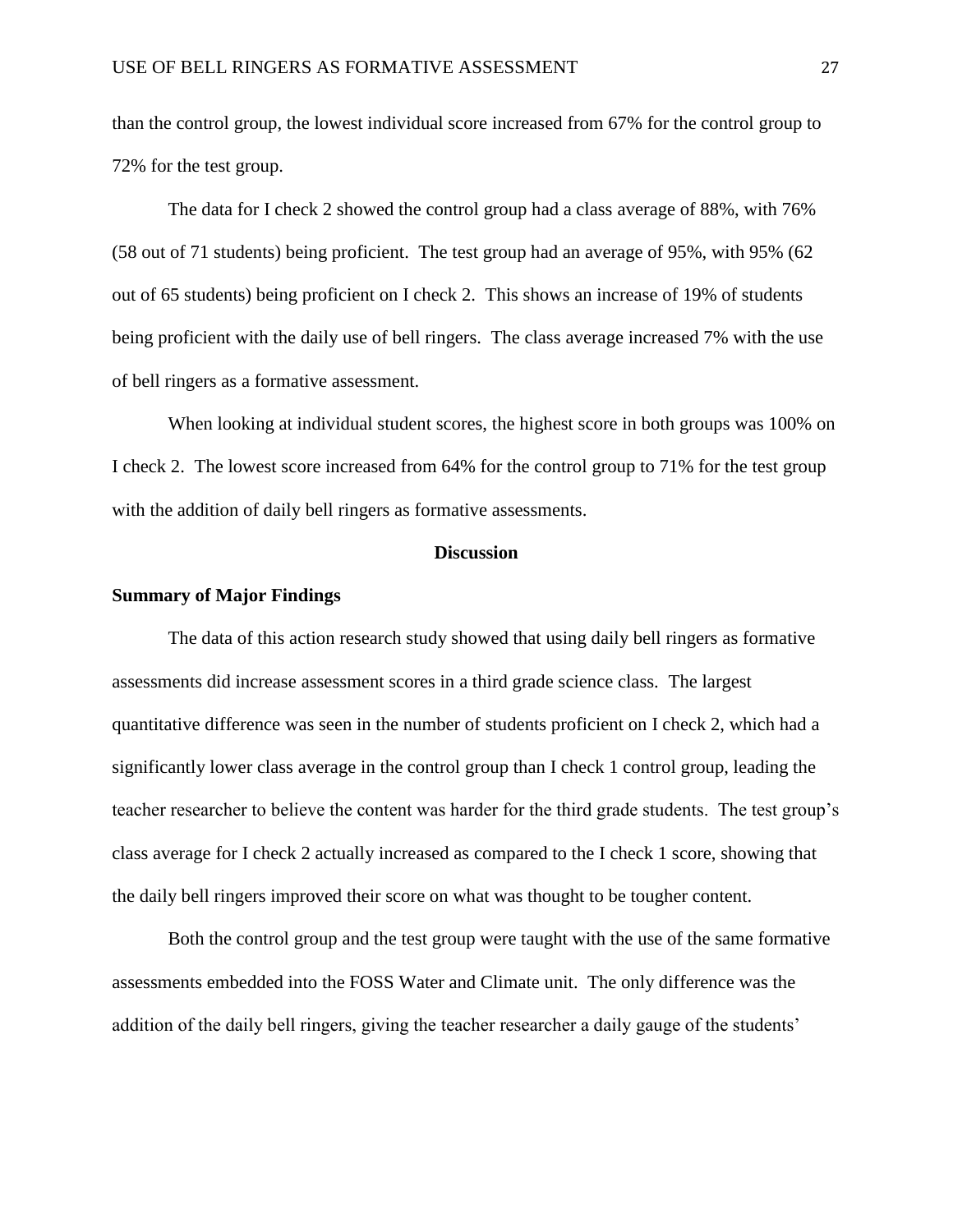understanding of the material being taught. This daily review / assessment allowed the teacher researcher to immediately address any misconceptions or gaps in understanding the students had.

"If you engage student's right when the bell rings, the transition into class time is likely to happen quickly and smoothly" (Romano, 2011, p. 14). The use of daily bell ringers projected on the interactive whiteboard when students entered the room allowed the teacher researcher to engage the students as attendance was taken and supplies for activities were prepared for the class. The teacher researcher then led a discussion about the bell ringer and transitioned into the daily activity.

# **Limitations of the Study**

Limitations of this study include that although student demographics were similar, different groups of students were used in the control and test groups. The teacher researcher was not able to use the same group of students due to a significant difference in class averages on I check 1 and I check 2 in the control group. Due to scheduling conflicts, the teacher researcher taught the control group the FOSS Water and Climate unit in December – February. The unit was taught in September – November for the test group. This could account for the 1% decrease in I check 1 results, as students were still learning procedures and routines. This could also account for the 6% increase in students proficient in I check 1 and I check 2 for the test group, as students had become familiar with the routines and procedures of the classroom.

# **Further Study**

Implications for further research include using bell ringers as a classroom management tool. "A bell ringer is both a classroom management tool and an educational strategy to get students on task and ready to learn from the minute they walk into the room" (Boettner, 2011, p. 8). This research could include using bell ringers to decrease wait time between students entering the classroom and students being on task (answering bell ringers). Research could also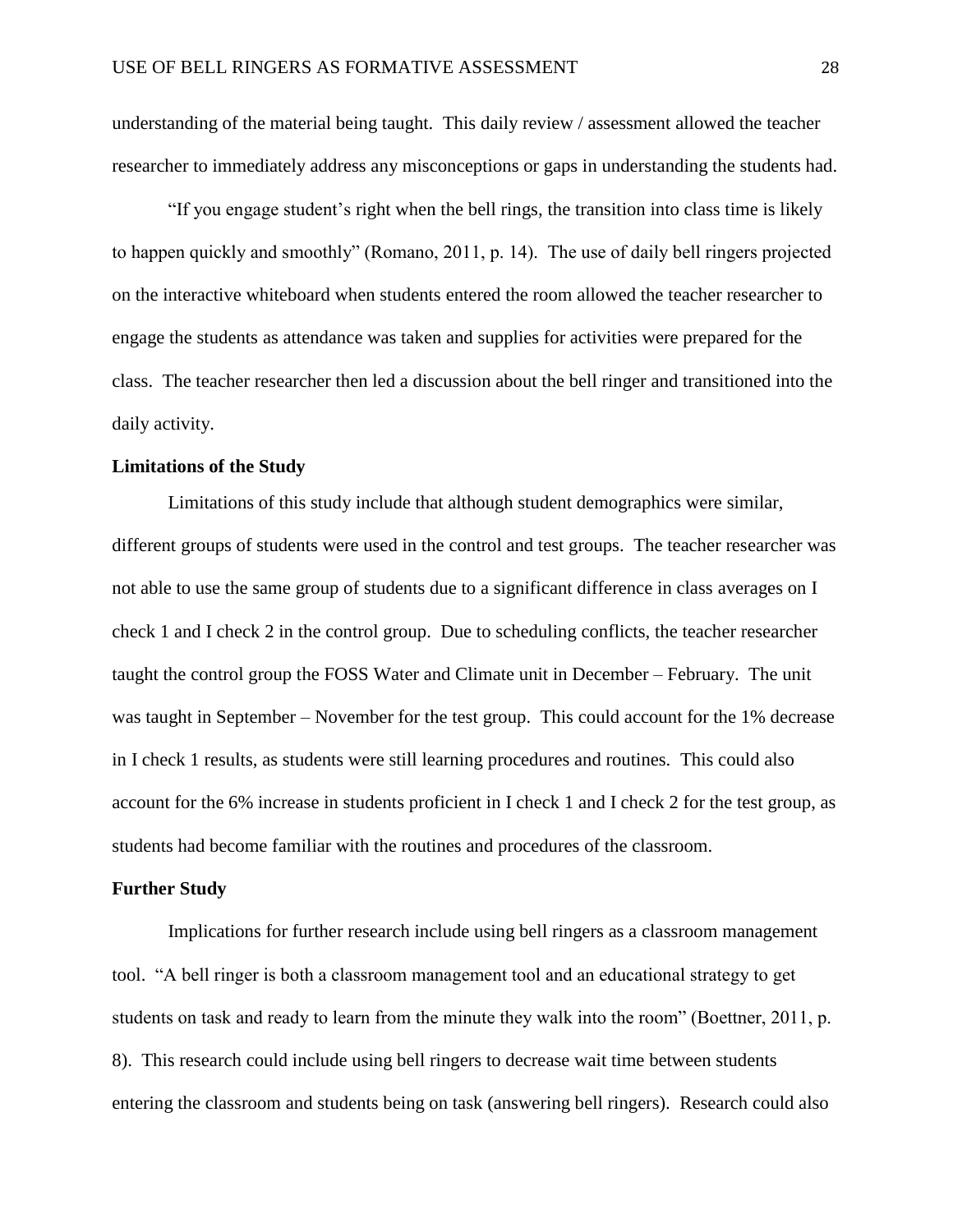include tracking behavior issues to see if engaging students as they enter the classroom affects behavior in the class period.

Research into different types of formative assessments could also be looked at to see if there is a difference in the type of formative assessment used. Bell ringers show the students' understanding a day after the lesson has been taught, while exit tickets show the immediate understanding. Implementing a pretest before each investigation in the control and test groups would also allow for more specific data to analyze.

Future research studies could be done to look at different types of teacher feedback and the implications it has on student performance. The use of teacher feedback is a key factor in using formative assessments effectively. Research has shown that the teacher's background knowledge has an effect on the teacher being able to anticipate student misconceptions and being able to provide more thorough feedback.

#### **Conclusion**

Formative assessments are a vital tool for teachers to use to improve student learning. The use of formative assessments allow teachers to get a snapshot of where their students' understanding of material is. There are many types of formative assessments that teachers can use. The type of formative assessment used does not determine the effectiveness of the formative assessment. Teachers must use what they are comfortable with in their classroom, and availability of resources may determine what formative assessment a teacher uses. There are many factors to consider when using formative assessments, but effective teacher feedback is a key element. "Constructive feedback let students know their strength and weaknesses of their work rather than simply providing the students with the right answer" (Sathasivam & Daniel, 2016, p. 14).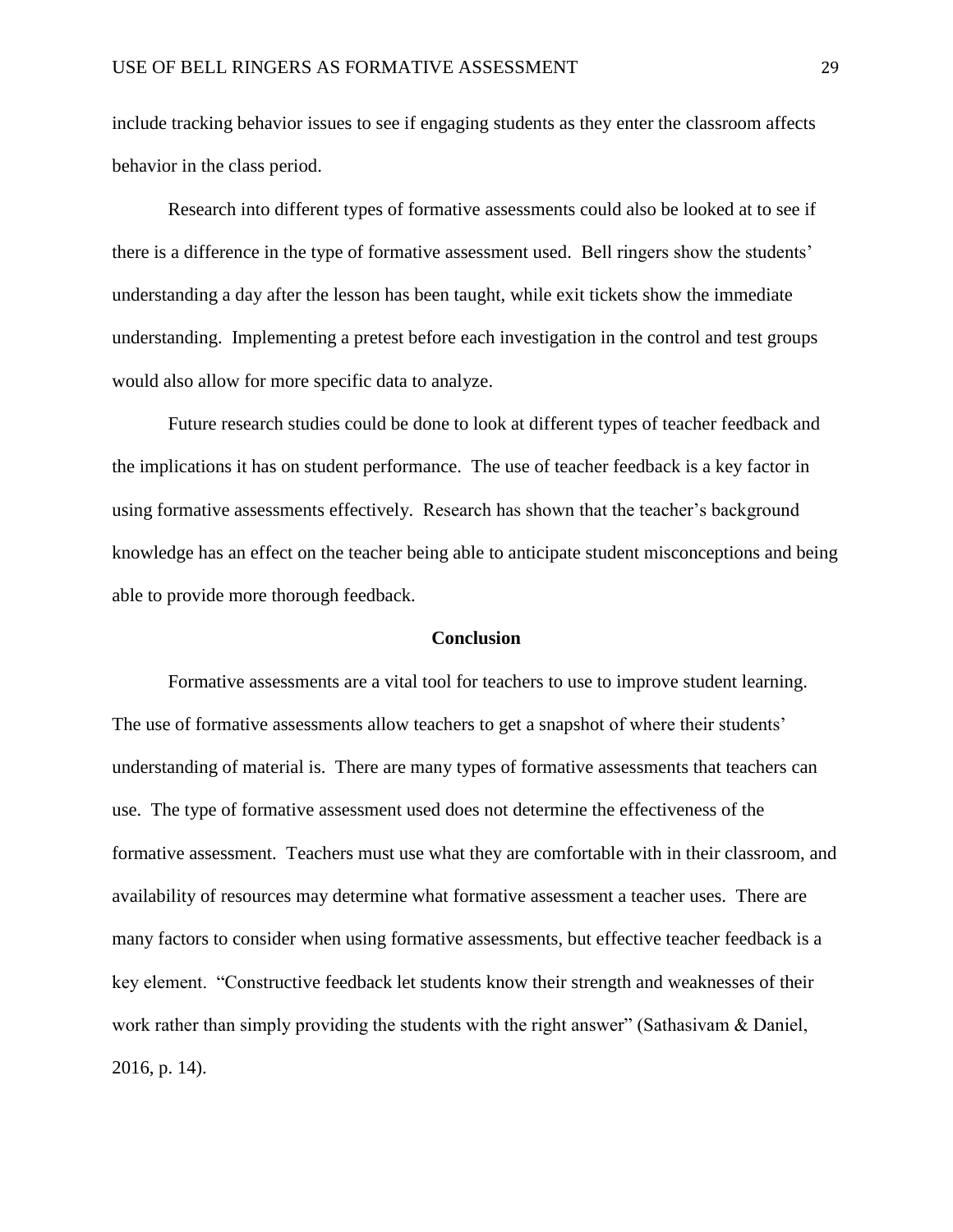Throughout this action research project, the teacher researcher explored the use of formative assessments on student retention of knowledge in a third grade science classroom. The teacher researcher used various formative assessments. The formative assessments were the same in the control and test groups, with the exception of daily bell ringers used only for the test group. The test group showed an improvement in both summative assessments. The addition of daily bell ringers proved to be an effective addition to the unit of study, supporting research stating formative assessments are effective in increasing student knowledge. Daily bell ringers allowed the teacher researcher to address any misconceptions the students had about previous lessons. The teacher researcher also found them to be an effective way to gauge the understanding of students who had been absent. The teacher researcher was immediately able to see what misconception the absent student had, or know that the student understood the concept and did not need further instruction.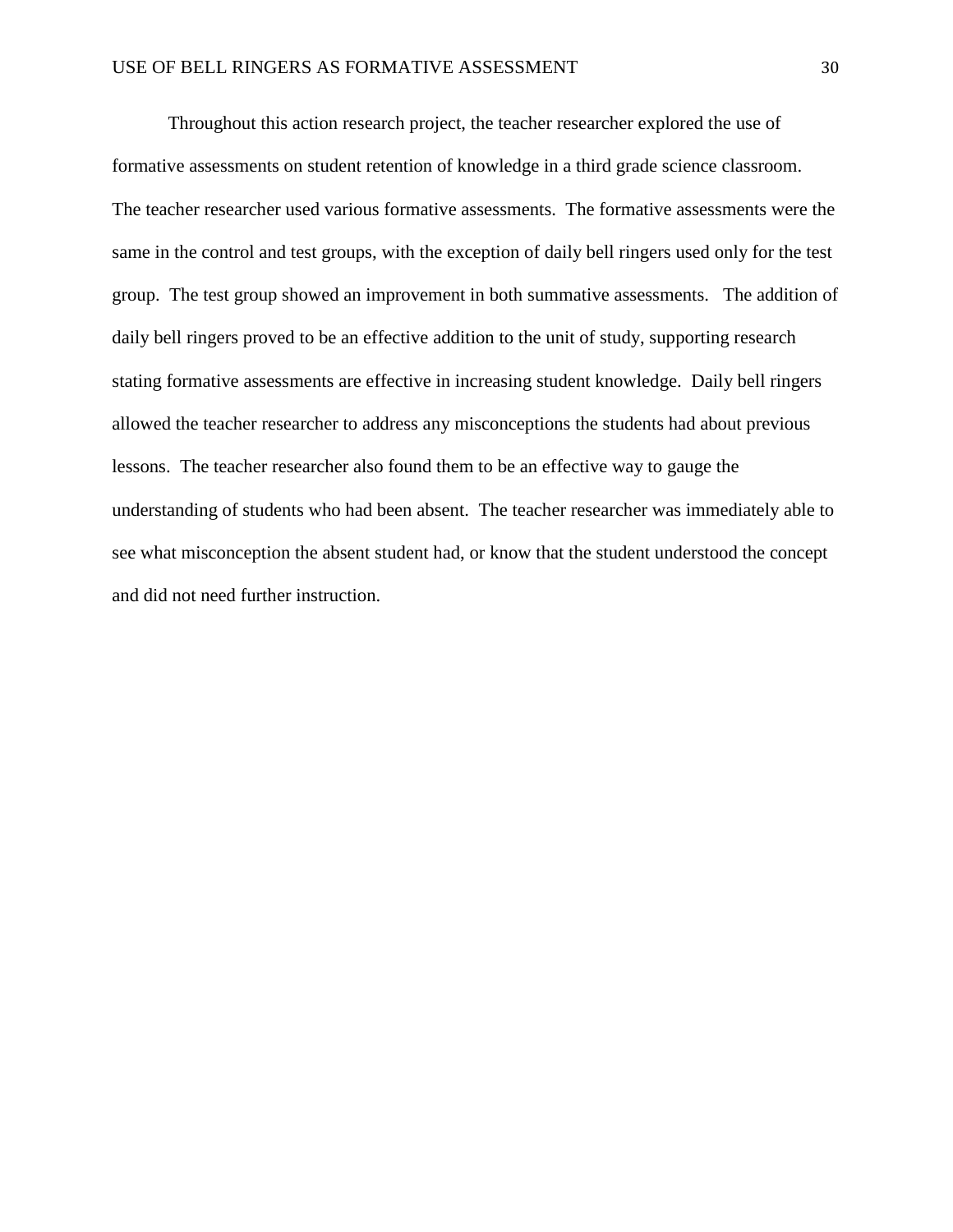#### **References**

- <span id="page-31-0"></span>Ainsworth, L. (2010). Rigorous curriculum design: How to create curricular units of study that align standards, instruction, and assessment. Englewood, CO: Lead+Learn Press.
- Antoniou, P., & James, M. (2014). Exploring formative assessment in primary school classrooms: Developing a framework of actions and strategies. *Educational Assessment, Evaluation and Accountability, 26*(2), 153-176.
- Bakula, N. (2010). The benefits of formative assessments for teaching and learning. *Science Scope, 34*(1), 37-43.
- Boettner, E. (2011, September). Using bell ringers in CTE classroom. *Techniques, 86*(6), 8.
- Buck, G., & Trauth-Nare, A. (2009). Preparing teachers to make the formative assessment process integral to science teaching and learning. *Journal of Science Teacher Education, 20*(5), 475-494.
- Clark, I. (2011). Formative assessment: policy, perspectives, and practice. *Florida Journal of Educational Administration and Policy, 4*(2), 158-180.
- Cotton, D. (2017) Teachers' use of formative assessment. *Delta Kappa Gamma Bulletin, 83*(3), 39-51.
- Crumrine, T., & Demers, C. (2007, September). Formative assessment: Redirecting the plan. *The Science Teacher, 74*(6), 64-68.
- Curry, K. A., Mwavita, M., Holter, A., & Harris, E. (2016). Getting assessment right at the classroom level: Using formative assessment for decision making. *Educational Assessment, Evaluation and Accountability, 28*(1), 89-104.
- Dirksen, D. J. (2011, April). Hitting the reset button: using formative assessment to guide instruction. *Phi Delta Kappan*, *92*(7), 26-31.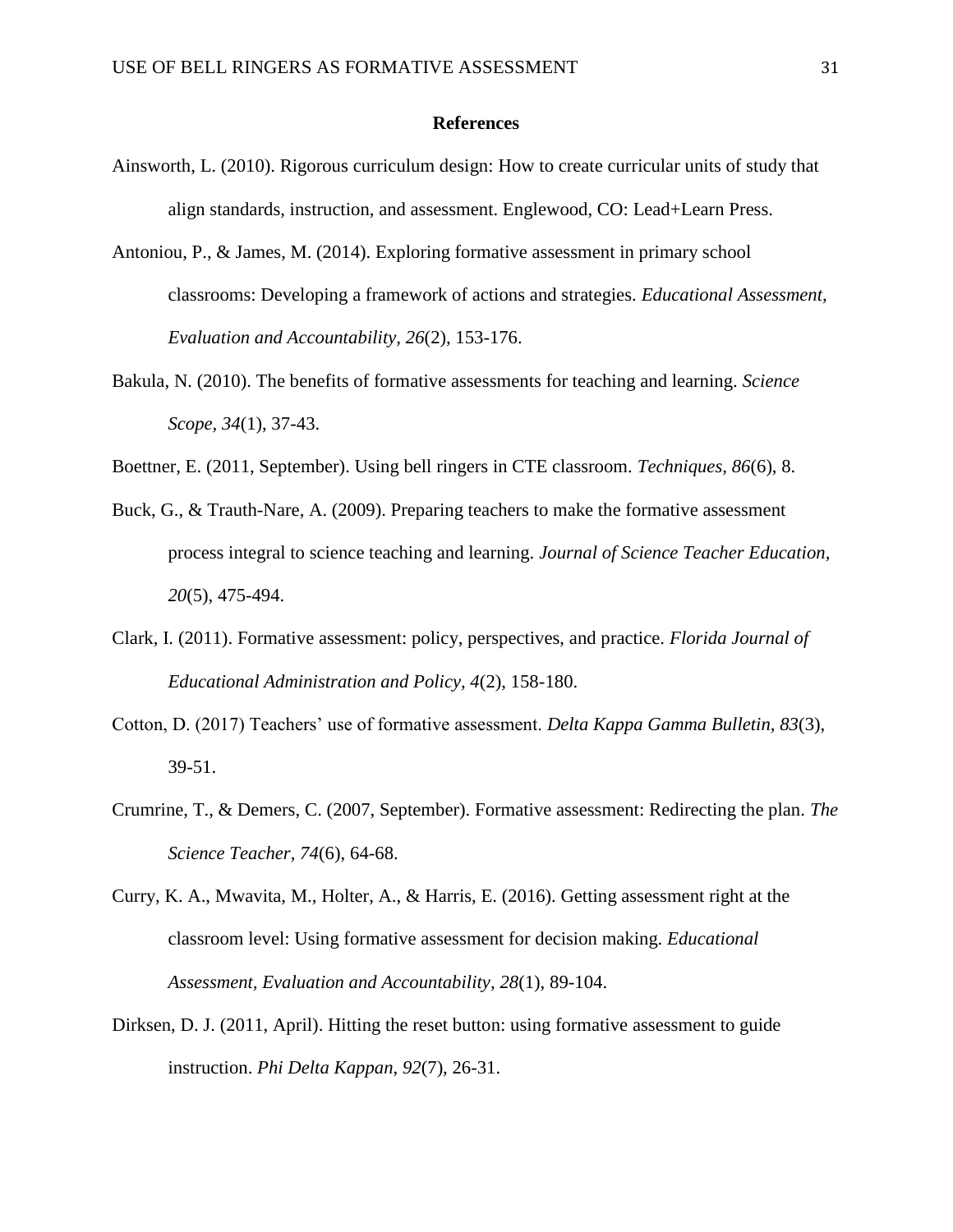- Forbes, C., Sabel, J., & Biggers, M. (2015). Elementary teachers' use of formative assessment to support students' learning about interactions between the hydrosphere and geosphere. *Journal of Geoscience Education, 63*, 210-221.
- FOSS Lawrence Hall of Science Team. (2018). *Water and climate investigation guide – Foss Next Generation.* Berkley, CA: Delta Education.
- Furtak, E., Kiemer, K., Circi, R., Swanson, R., Leon, V., Morrison, D., & Heredia, S. (2016). Teachers' formative assessment abilities and their relationship to student learning: findings from a four-year intervention study. *Instructional Science, 44*(3), 267-291.
- Hollingworth, L. (2012). Why leadership matters: empowering teachers to implement formative assessment. *Journal of Educational Administration, 50*(3), 365-379.
- Martin, C., Polly, D., Wang, C., Lambert, R., Pugalee, D. (2015). Perspectives and practices of elementary teachers using an internet-based formative assessment tool: The case of Assessing Mathematics Concepts. *International Journal of Technology in Mathematics Education, 23*(1), 3-11.
- Miranda, R. J., & Hermann, R. S. (2015). Teaching in real time. *Science and Children, 53*(1), 80- 85.
- Morrison, J. (2005). Using science notebooks to promote preservice teachers' understanding of formative assessment. *Issues in Teacher Education, 14*(1), 5-21.
- Puttick G., & Drayton, B. (2017, May). Biocomplexity: Aligning an "NGSS-ready" curriculum with NGSS performance expectations. *The American Biology Teacher, 79*(5), 344-349.

Romano, M. (2011). The beauty of bell ringers. *The Science Teacher, 78*(8), 14-14.